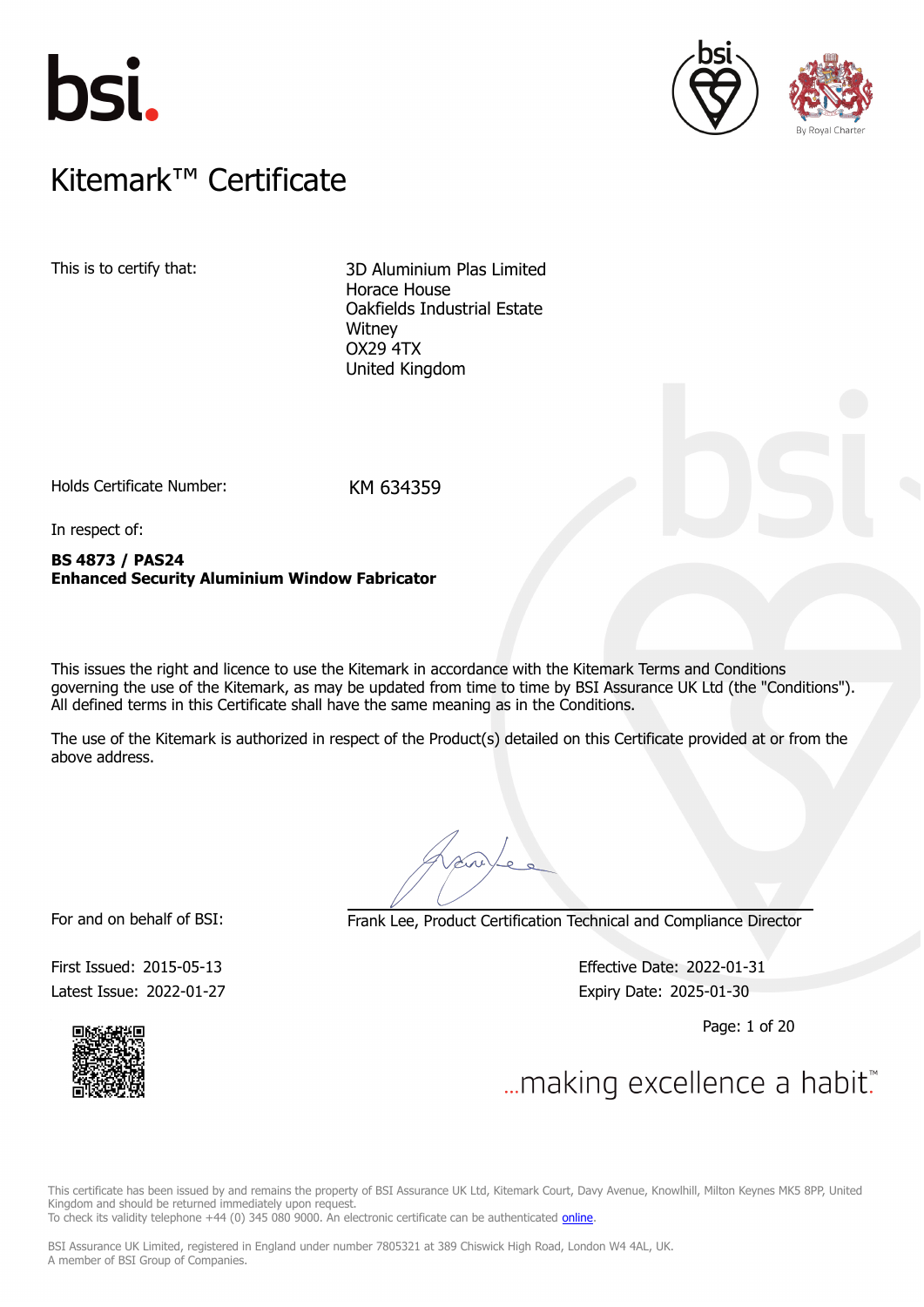No. KM 634359

### **BS 4873:2016 / PAS 24:2016 - Enhanced security performance requirements for window assemblies**

This Certificate covers the fabrication of windows from the range of profiles and components supplied by Hydro Building Systems UK Limited under Certificate Number KM 74159.

#### **Sapa DF75 Si Aluminium Alloy Window System Technal FE75 Si Aluminium Alloy Window System**

| <b>Fabrication and</b><br>Installation: | Fabricated and installed in accordance with the latest issue(s) of the following<br>Hydro Building Systems UK Limited controlled manual(s) incorporating the Scope of |                                                                                                                                                                  |  |  |  |  |  |  |
|-----------------------------------------|-----------------------------------------------------------------------------------------------------------------------------------------------------------------------|------------------------------------------------------------------------------------------------------------------------------------------------------------------|--|--|--|--|--|--|
|                                         | Certification:<br>75 Casement Window, 75 Si Reversible Window, 75 Si Casement Window, 75 Si Tilt<br>Before Turn Window, 75 Si Pivot Window                            |                                                                                                                                                                  |  |  |  |  |  |  |
| <b>System description:</b>              |                                                                                                                                                                       | The windows are thermally broken, double glazed only, internally or externally<br>beaded, have multipoint locking only and mechanically fixed transoms/mullions. |  |  |  |  |  |  |
| <b>Ventilation:</b>                     |                                                                                                                                                                       | Titon TV4000 Trimvent Trickle Vent controllable ventilator                                                                                                       |  |  |  |  |  |  |
| <b>Window Types:</b>                    | Casement windows                                                                                                                                                      | Enhanced Security Friction Stays, hinge protectors and<br>Espagnolette locks -.                                                                                  |  |  |  |  |  |  |
|                                         | Reversible windows                                                                                                                                                    | Peder Nielsen top over swing hinges with integral restrictors<br>and Espagnolette locks                                                                          |  |  |  |  |  |  |
|                                         | TBT windows                                                                                                                                                           | Concealed Friction hinges with Espagnolette locks                                                                                                                |  |  |  |  |  |  |
|                                         | Bottom Hung Open In                                                                                                                                                   | Sapa Folding Opener with DFP 1235 hinges                                                                                                                         |  |  |  |  |  |  |
|                                         | Pivot Windows                                                                                                                                                         | Sapa Pivot hinges and Sapa Espagnolette locks                                                                                                                    |  |  |  |  |  |  |
|                                         | Dummy vent windows                                                                                                                                                    |                                                                                                                                                                  |  |  |  |  |  |  |
|                                         | Fixed windows                                                                                                                                                         |                                                                                                                                                                  |  |  |  |  |  |  |
|                                         | Multilight windows comprising opening and/or fixed light(s) or dummy vent(s)                                                                                          |                                                                                                                                                                  |  |  |  |  |  |  |

Latest Issue: 2022-01-27 Expiry Date: 2025-01-30

First Issued: 2015-05-13 Effective Date: 2022-01-31

#### Page: 2 of 20

This certificate has been issued by and remains the property of BSI Assurance UK Ltd, Kitemark Court, Davy Avenue, Knowlhill, Milton Keynes MK5 8PP, United Kingdom and should be returned immediately upon request. To check its validity telephone +44 (0) 345 080 9000. An electronic certificate can be authenticated *[online](https://pgplus.bsigroup.com/CertificateValidation/CertificateValidator.aspx?CertificateNumber=KM+634359&ReIssueDate=27%2f01%2f2022&Template=uk)*.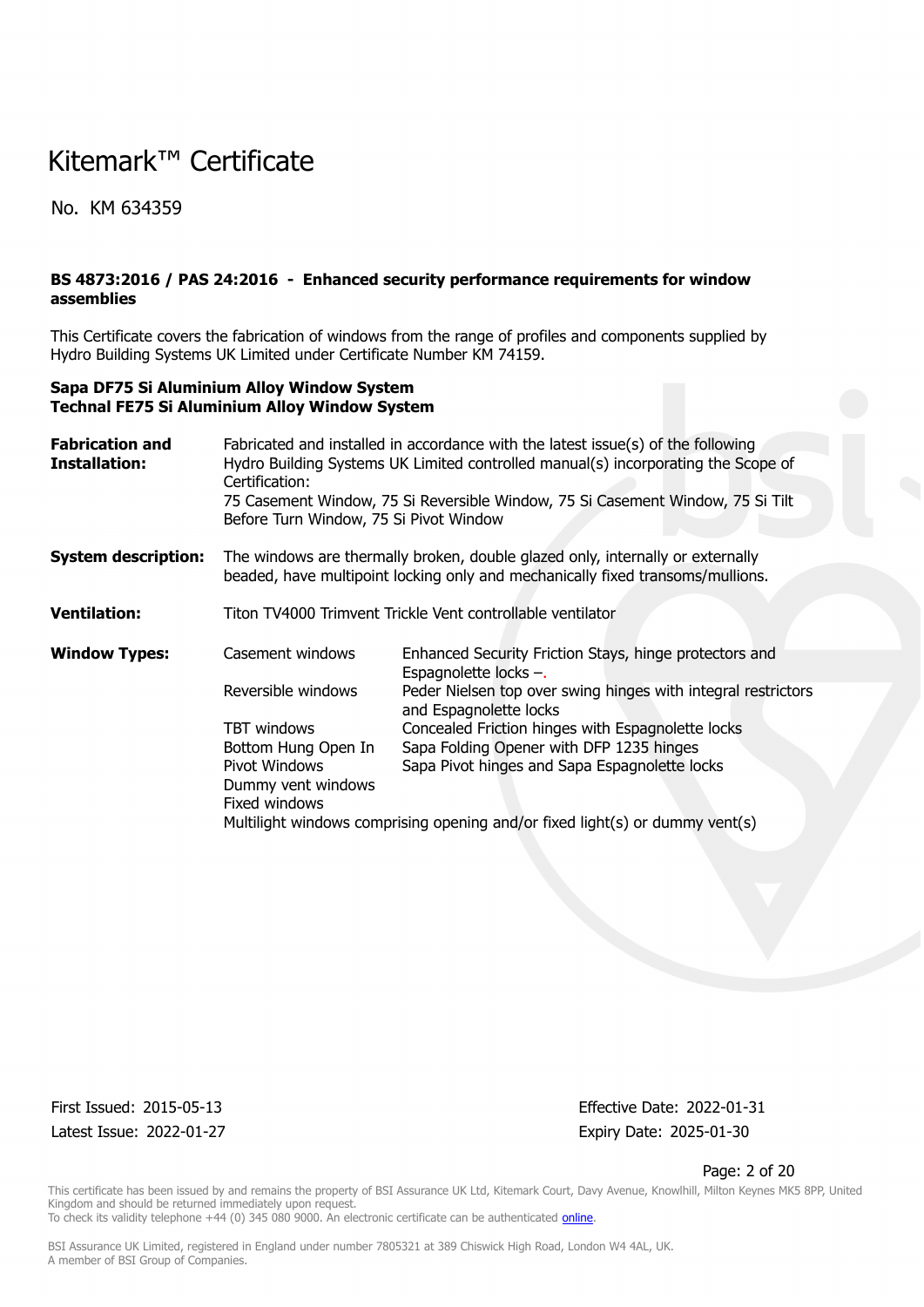No. KM 634359

#### **Size Limitations and Performance Characteristics Sapa DF75 Si Aluminium Alloy Window System Technal FE75 Si Aluminium Alloy Window System**

| Window Type                                                                          | Length (mm)<br>- Maximum | Height (mm)<br>- Maximum | Maximum<br>Area(m <sup>2</sup> ) | Friction Stays (up<br>to and including) | frame - Maximum<br><b>Transom/Mullion</b><br>Length (mm) inc | Air Permeability<br>classification | Watertightness<br>classification | Resistance to Wind<br>classification | Exposure category<br>The criven in Table 1<br>as given in Table<br>BS 6375-1:2009<br>$\widehat{\cdot}$<br>(except<br>৳ |
|--------------------------------------------------------------------------------------|--------------------------|--------------------------|----------------------------------|-----------------------------------------|--------------------------------------------------------------|------------------------------------|----------------------------------|--------------------------------------|------------------------------------------------------------------------------------------------------------------------|
| Sash dimensions for windows with approved sash profiles:                             |                          |                          |                                  |                                         |                                                              |                                    |                                  |                                      |                                                                                                                        |
| Projecting top hungs<br>Standard vent                                                | 1315                     | 1220                     |                                  | 24''                                    |                                                              | $\overline{2}$                     | E1200                            | 5                                    | 2000                                                                                                                   |
| Projecting top hungs<br>HD vent                                                      | 1720                     | 1720                     |                                  | 22"                                     |                                                              | $\overline{4}$                     | <b>9A</b>                        | C <sub>4</sub>                       | 2000                                                                                                                   |
| Projecting side hungs<br>Standard vent                                               | 665                      | 1265                     | $\overline{\phantom{m}}$         | 16''                                    |                                                              | $\overline{4}$                     | <b>9A</b>                        | 2000                                 | 2000                                                                                                                   |
| Projecting side hungs<br>HD vent                                                     | 838                      | 1828                     | $\qquad \qquad \blacksquare$     | 16''                                    | $\overline{\phantom{0}}$                                     | $\overline{4}$                     | <b>9A</b>                        | 2000                                 | 2000                                                                                                                   |
| Projecting side hungs<br>Reverse Rebated Fixed                                       | 646                      | 1255                     | ÷,                               | 16''                                    |                                                              | $\overline{4}$                     | <b>9A</b>                        | C <sub>5</sub>                       | 2000                                                                                                                   |
| Bottom Hung Open in                                                                  | 2000                     | 701                      | $\overline{a}$                   | $\overline{a}$                          |                                                              | $\overline{\mathbf{3}}$            | E900                             | C <sub>5</sub>                       | 2000                                                                                                                   |
| Reversibles                                                                          | 1400                     | 1400                     | $\overline{\phantom{0}}$         | ÷                                       |                                                              | $\overline{4}$                     | <b>9A</b>                        | $\overline{5}$                       | 2000                                                                                                                   |
| <b>TBTs</b>                                                                          | 1453<br>1053             | 1953<br>2453             | ÷,                               | ÷,                                      | $\overline{\phantom{0}}$                                     | 4                                  | E1050                            | E2400                                | 2400                                                                                                                   |
| Dummy vents                                                                          | 1497                     | 1497                     | 2.22                             |                                         |                                                              | (600)                              | (600)                            | (2400)                               | 2400<br>Special*                                                                                                       |
| Overall dimensions for windows with approved outer frame profiles:                   |                          |                          |                                  |                                         |                                                              |                                    |                                  |                                      |                                                                                                                        |
| <b>Horizontal Pivot</b>                                                              | 1810                     | 1810                     | 3.24                             | $\overline{a}$                          |                                                              | $\overline{4}$                     | AE900                            | C <sub>5</sub>                       | 2000                                                                                                                   |
| <b>Vertical Pivot</b>                                                                | 1810                     | 1810                     | 3.24                             | $\overline{a}$                          |                                                              | 4                                  | 8A                               | C <sub>5</sub>                       | 2000                                                                                                                   |
| Fixeds                                                                               | 2240                     | 2240                     | 5.02                             |                                         |                                                              | $\overline{4}$                     | <b>9A</b>                        | C <sub>5</sub>                       | 2000                                                                                                                   |
| Overall dimensions for windows with approved outer frame & transom/mullion profiles: |                          |                          |                                  |                                         |                                                              |                                    |                                  |                                      |                                                                                                                        |
| Multilights,                                                                         | 3000                     | 3000                     | 6.00                             |                                         | $\#$                                                         |                                    |                                  |                                      |                                                                                                                        |

 $*$  as given in Table 1 of BS 6375-1:1989

# Mullion and transom strengths are to be calculated for each project application in accordance with current standards and design codes

First Issued: 2015-05-13 Effective Date: 2022-01-31 Latest Issue: 2022-01-27 Expiry Date: 2025-01-30

Page: 3 of 20

This certificate has been issued by and remains the property of BSI Assurance UK Ltd, Kitemark Court, Davy Avenue, Knowlhill, Milton Keynes MK5 8PP, United Kingdom and should be returned immediately upon request.

To check its validity telephone +44 (0) 345 080 9000. An electronic certificate can be authenticated *[online](https://pgplus.bsigroup.com/CertificateValidation/CertificateValidator.aspx?CertificateNumber=KM+634359&ReIssueDate=27%2f01%2f2022&Template=uk)*.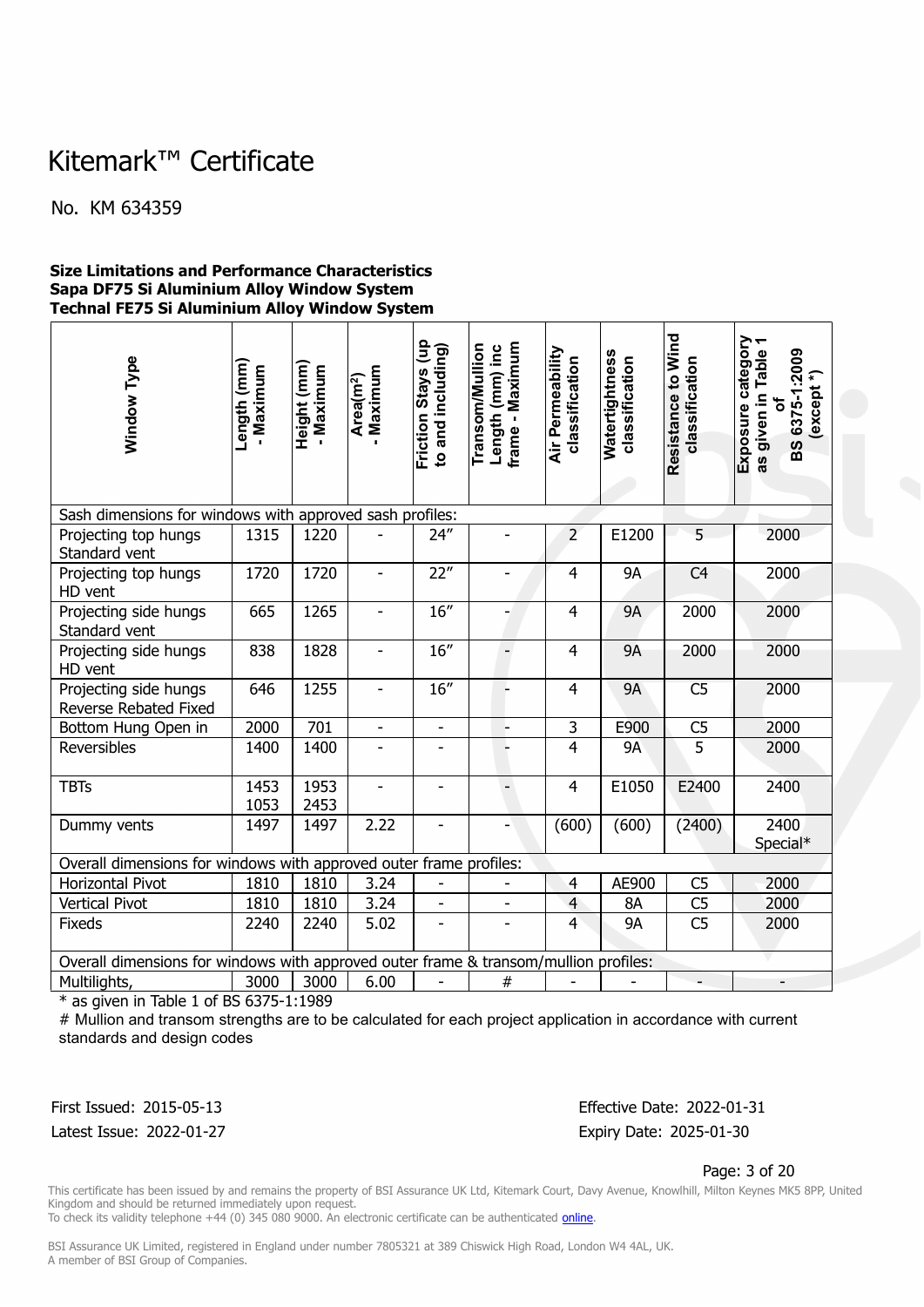No. KM 634359

### **BS 4873:2016 / PAS 24:2016 - Enhanced security performance requirements for window assemblies**

This Certificate covers the fabrication of windows from the range of profiles and components supplied by Hydro Building Systems UK Limited under Certificate Number KM 74159.

#### **Sapa Crown Aluminium Alloy Window System**

| <b>Fabrication and</b><br>Installation: | Fabricated and installed in accordance with the latest issue(s) of the following<br>Hydro Building Systems UK Limited controlled manual incorporating Scope of |                                                                                                                                                                  |  |  |  |  |  |  |  |
|-----------------------------------------|----------------------------------------------------------------------------------------------------------------------------------------------------------------|------------------------------------------------------------------------------------------------------------------------------------------------------------------|--|--|--|--|--|--|--|
|                                         | Certification:                                                                                                                                                 |                                                                                                                                                                  |  |  |  |  |  |  |  |
|                                         | Crown Casement Window                                                                                                                                          |                                                                                                                                                                  |  |  |  |  |  |  |  |
| <b>System description:</b>              |                                                                                                                                                                | The windows are thermally broken, double glazed only, internally or externally beaded,<br>have multipoint locking only and mechanically fixed transoms/mullions. |  |  |  |  |  |  |  |
| Ventilation:                            |                                                                                                                                                                | Titon TV4000 Trimvent Trickle Vent controllable ventilator                                                                                                       |  |  |  |  |  |  |  |
| <b>Window Types:</b>                    | Casement windows                                                                                                                                               | Enhanced Security Friction Stays, hinge protectors and<br>Espagnolette locks                                                                                     |  |  |  |  |  |  |  |
|                                         | Fixed windows                                                                                                                                                  |                                                                                                                                                                  |  |  |  |  |  |  |  |
|                                         | Multilight windows comprising opening and/or fixed light(s) or dummy vent(s)                                                                                   |                                                                                                                                                                  |  |  |  |  |  |  |  |

Latest Issue: 2022-01-27 Expiry Date: 2025-01-30

First Issued: 2015-05-13 Effective Date: 2022-01-31

#### Page: 4 of 20

This certificate has been issued by and remains the property of BSI Assurance UK Ltd, Kitemark Court, Davy Avenue, Knowlhill, Milton Keynes MK5 8PP, United Kingdom and should be returned immediately upon request. To check its validity telephone +44 (0) 345 080 9000. An electronic certificate can be authenticated *[online](https://pgplus.bsigroup.com/CertificateValidation/CertificateValidator.aspx?CertificateNumber=KM+634359&ReIssueDate=27%2f01%2f2022&Template=uk)*.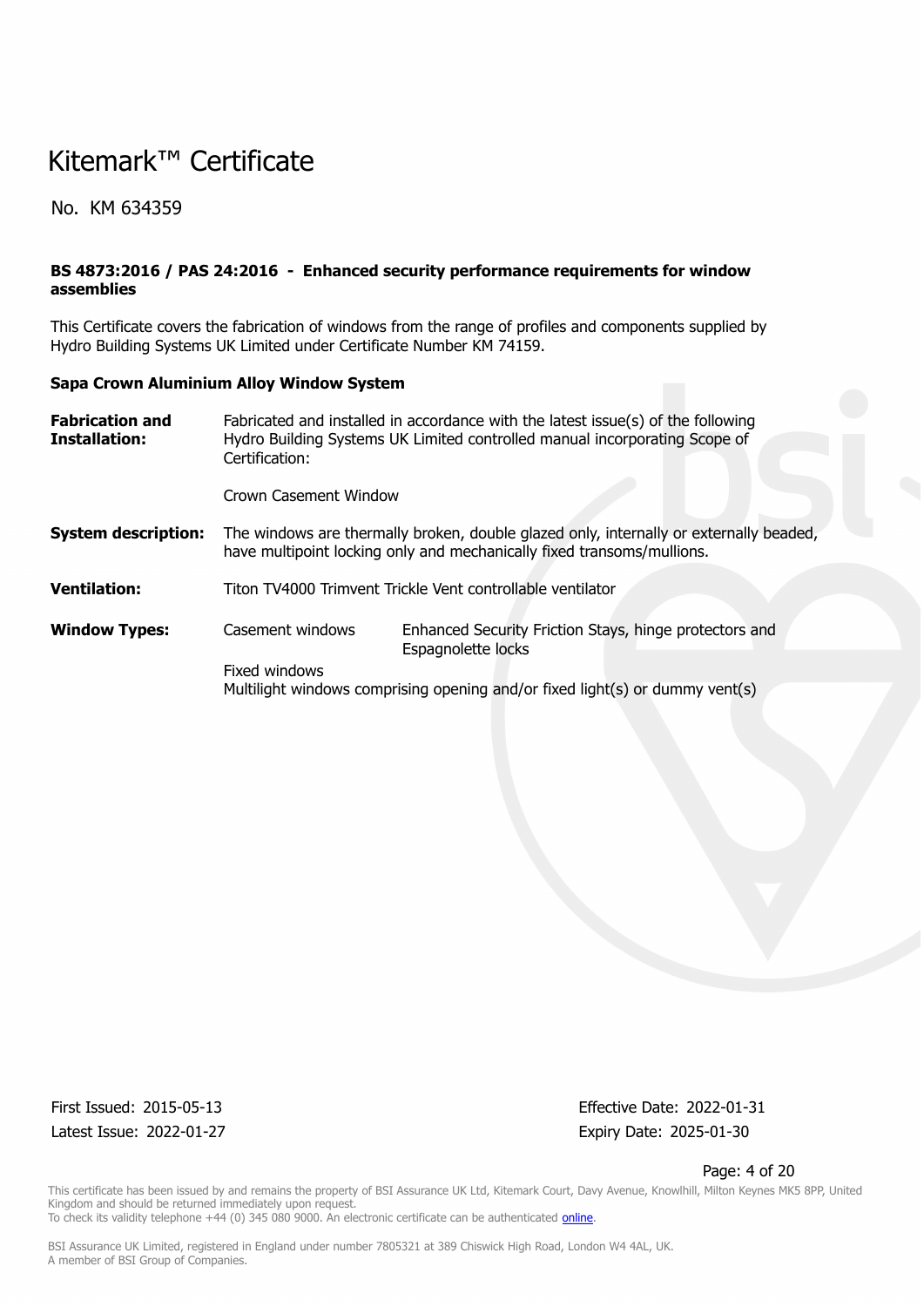No. KM 634359

### **Size Limitations and Performance Characteristics Sapa Crown Aluminium Alloy Window System**

| Type<br>Window                                                                       | Length (mm<br>Maximum | (mm)<br>Maximum<br><b>Height</b> | Maximum<br>Area(m <sup>2</sup> ) | ਰਿ<br>to and including)<br>Friction Stays | Maximum<br>Transom/Mullion<br>$(mm)$ inc<br>Length<br>frame | Air Permeability<br>classification | Watertightness<br>classification | Wind<br>classification<br>$\mathbf{c}$<br>Resistance | category<br>1:2009<br><b>Table</b><br><b>LO</b><br>≘.<br>637<br>Exposure<br>given<br>BS 63<br>৳<br>8g |
|--------------------------------------------------------------------------------------|-----------------------|----------------------------------|----------------------------------|-------------------------------------------|-------------------------------------------------------------|------------------------------------|----------------------------------|------------------------------------------------------|-------------------------------------------------------------------------------------------------------|
| Sash dimensions for windows with approved sash profiles:                             |                       |                                  |                                  |                                           |                                                             |                                    |                                  |                                                      |                                                                                                       |
| Projecting top hungs                                                                 | 1200                  | 1355                             |                                  | 24"                                       |                                                             | 3                                  | 9Α                               | <b>B5</b>                                            | 2000                                                                                                  |
| Projecting side hungs<br>HD vent                                                     | 756                   | 1359                             |                                  | 16''                                      |                                                             | 4                                  | <b>9A</b>                        | C <sub>5</sub>                                       | 2000                                                                                                  |
| Overall dimensions for windows with approved outer frame profiles:                   |                       |                                  |                                  |                                           |                                                             |                                    |                                  |                                                      |                                                                                                       |
| <b>Fixeds</b>                                                                        | 2236                  | 2236                             |                                  |                                           |                                                             | 4                                  | <b>9A</b>                        | C <sub>5</sub>                                       | 2000                                                                                                  |
| Overall dimensions for windows with approved outer frame & transom/mullion profiles: |                       |                                  |                                  |                                           |                                                             |                                    |                                  |                                                      |                                                                                                       |
| Multilights,                                                                         | 2200                  | 1390                             | 3.06                             |                                           | #                                                           |                                    |                                  |                                                      |                                                                                                       |

# Mullion and transom strengths are to be calculated for each project application in accordance with current standards and design codes

Latest Issue: 2022-01-27 Expiry Date: 2025-01-30

First Issued: 2015-05-13 Effective Date: 2022-01-31

#### Page: 5 of 20

This certificate has been issued by and remains the property of BSI Assurance UK Ltd, Kitemark Court, Davy Avenue, Knowlhill, Milton Keynes MK5 8PP, United Kingdom and should be returned immediately upon request. To check its validity telephone +44 (0) 345 080 9000. An electronic certificate can be authenticated *[online](https://pgplus.bsigroup.com/CertificateValidation/CertificateValidator.aspx?CertificateNumber=KM+634359&ReIssueDate=27%2f01%2f2022&Template=uk)*.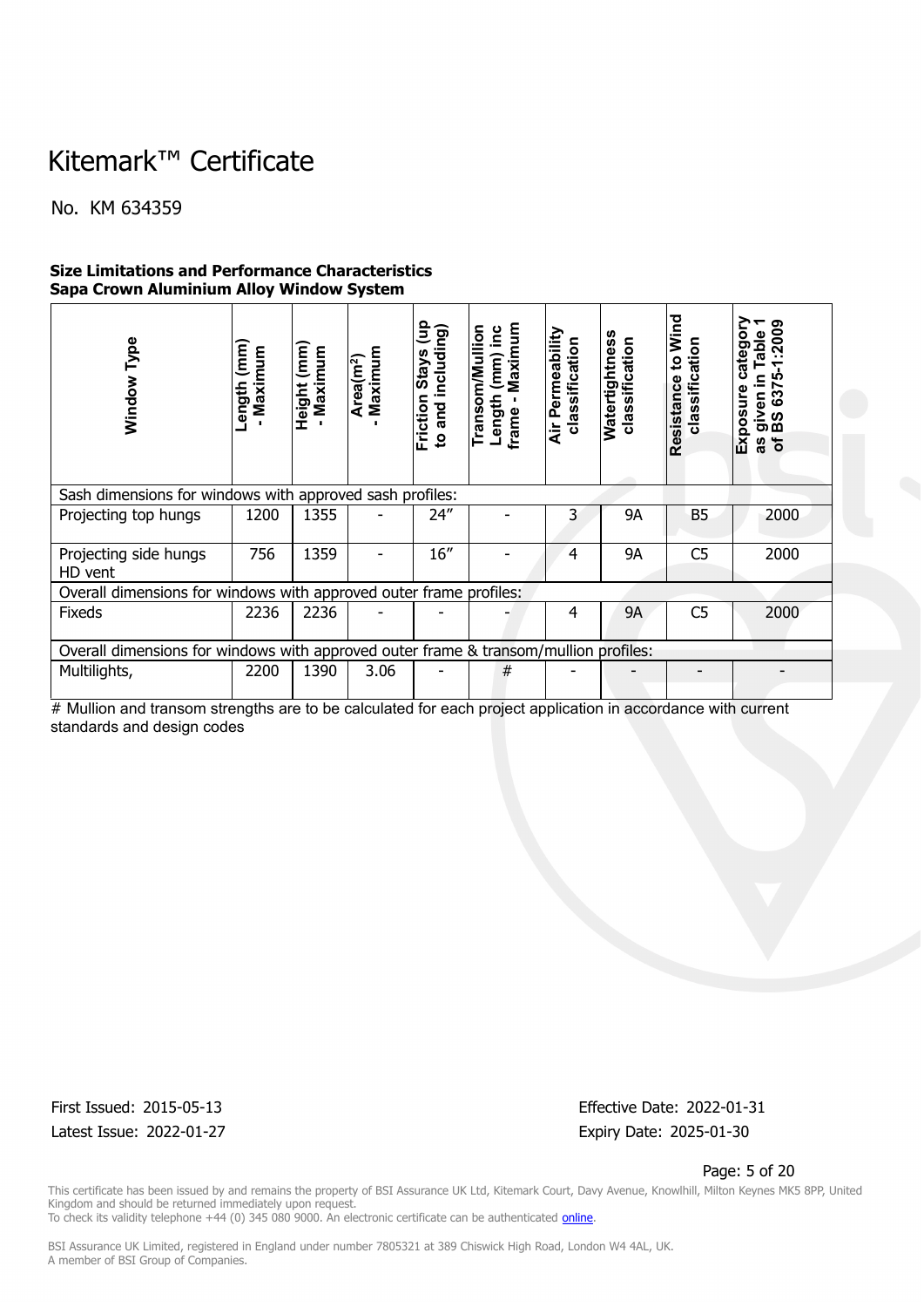No. KM 634359

### **BS 4873:2016 / PAS 24:2016 - Enhanced security performance requirements for window assemblies**

This Certificate covers the fabrication of windows from the range of profiles and components supplied by Hydro Building Systems UK Limited under Certificate Number KM 74159.

#### **Technal FY65 Aluminium Alloy Window System**

| <b>Fabrication and</b><br>Installation: | Certification:                                                                                 | Fabricated and installed in accordance with the latest issue(s) of the following<br>Hydro Building Systems UK Limited controlled manual incorporating Scope of |  |  |  |  |  |  |  |
|-----------------------------------------|------------------------------------------------------------------------------------------------|----------------------------------------------------------------------------------------------------------------------------------------------------------------|--|--|--|--|--|--|--|
|                                         | Technal Casement Window and Technal Parallel Window                                            |                                                                                                                                                                |  |  |  |  |  |  |  |
| <b>System description:</b>              |                                                                                                | The windows are thermally broken, double glazed only, internally and externally                                                                                |  |  |  |  |  |  |  |
|                                         |                                                                                                | beaded, have multipoint locking only and mechanically fixed transoms/mullions.                                                                                 |  |  |  |  |  |  |  |
| <b>Ventilation:</b>                     | None                                                                                           |                                                                                                                                                                |  |  |  |  |  |  |  |
| <b>Window Types:</b>                    | Casement windows                                                                               | Sapa Building Systems Enhanced Security Friction Stays,<br>hinge protectors and Espagnolette locks                                                             |  |  |  |  |  |  |  |
|                                         | Parallel windows                                                                               | Sapa Building Systems Single Parallel Friction hinge and<br>Friction Hinge Screw Kit                                                                           |  |  |  |  |  |  |  |
|                                         | Tilt/Turn windows<br>Sapa Building Systems Tilt/Turn Hinge and Fixings<br><b>Fixed windows</b> |                                                                                                                                                                |  |  |  |  |  |  |  |
|                                         |                                                                                                | Multilight windows comprising opening and/or fixed light(s) or dummy vent(s)                                                                                   |  |  |  |  |  |  |  |

Latest Issue: 2022-01-27 Expiry Date: 2025-01-30

First Issued: 2015-05-13 Effective Date: 2022-01-31

#### Page: 6 of 20

This certificate has been issued by and remains the property of BSI Assurance UK Ltd, Kitemark Court, Davy Avenue, Knowlhill, Milton Keynes MK5 8PP, United Kingdom and should be returned immediately upon request. To check its validity telephone +44 (0) 345 080 9000. An electronic certificate can be authenticated *[online](https://pgplus.bsigroup.com/CertificateValidation/CertificateValidator.aspx?CertificateNumber=KM+634359&ReIssueDate=27%2f01%2f2022&Template=uk)*.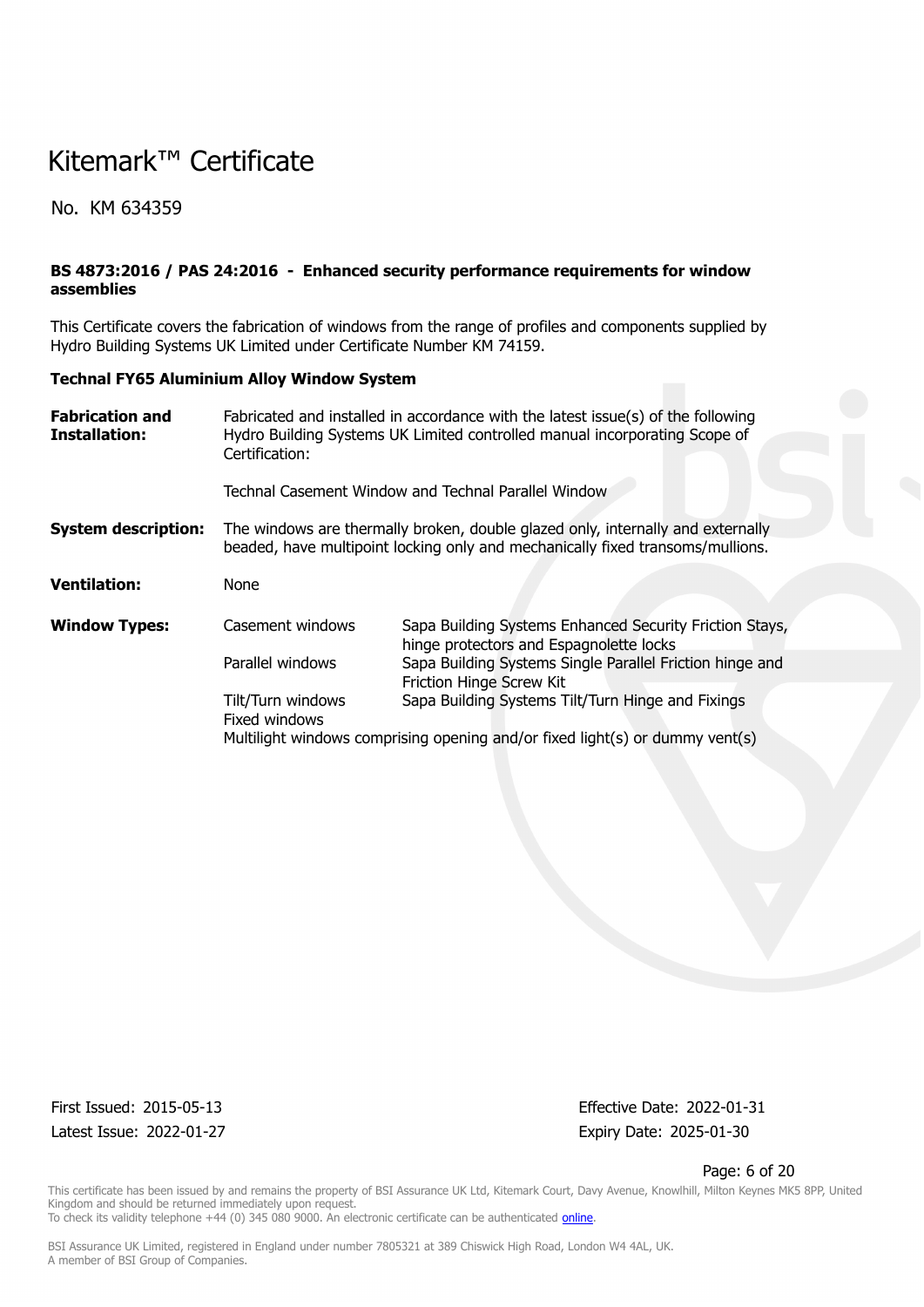No. KM 634359

### **Size Limitations and Performance Characteristics Technal FY65 Aluminium Alloy Window System**

| Window Type<br>Sash dimensions for windows with approved sash profiles:              | Length (mm)<br>Maximum | Height (mm)<br>Maximum | Maximum<br>Area(m <sup>2</sup> ) | $\mathbf{g}$<br>to and including)<br><b>Friction Stays</b> | Maximum<br>Transom/Mullion<br>$(mm)$ inc<br>Length<br>frame - I | Air Permeability<br>classification | <b>Natertightness</b><br>classification | Wind<br>classification<br>$\overline{5}$<br>Resistance | category<br>$-1:2009$<br>Table<br>LO <sub>1</sub><br>≘<br>22<br>Exposure<br>given<br>BS 63:<br>ិ៍<br>SB |
|--------------------------------------------------------------------------------------|------------------------|------------------------|----------------------------------|------------------------------------------------------------|-----------------------------------------------------------------|------------------------------------|-----------------------------------------|--------------------------------------------------------|---------------------------------------------------------------------------------------------------------|
| Projecting top hungs                                                                 | 1500                   | 1800                   |                                  | 28"                                                        |                                                                 | 4                                  | E1050                                   | C <sub>4</sub>                                         | 2000                                                                                                    |
|                                                                                      |                        |                        |                                  |                                                            |                                                                 |                                    |                                         |                                                        |                                                                                                         |
| Projecting side hungs<br>HD vent                                                     | 756                    | 1359                   |                                  | 16''                                                       |                                                                 | 4                                  | <b>9A</b>                               | C <sub>5</sub>                                         | 2000                                                                                                    |
| Parallel vent                                                                        | 1500                   | 2044                   |                                  | -                                                          |                                                                 | 4                                  | E1200                                   | CE2400                                                 | $2000+$                                                                                                 |
| Tilt/Turns                                                                           | 1600                   | 1800                   |                                  |                                                            |                                                                 | 2                                  | <b>8A</b>                               | BE2400                                                 | $2000+$                                                                                                 |
| Overall dimensions for windows with approved outer frame profiles:                   |                        |                        |                                  |                                                            |                                                                 |                                    |                                         |                                                        |                                                                                                         |
| <b>Fixeds</b>                                                                        | 725                    | 1130                   |                                  |                                                            |                                                                 | 4                                  | E1050                                   | C <sub>4</sub>                                         | 2000                                                                                                    |
| Overall dimensions for windows with approved outer frame & transom/mullion profiles: |                        |                        |                                  |                                                            |                                                                 |                                    |                                         |                                                        |                                                                                                         |
| Multilights,                                                                         | 2400                   | 2550                   |                                  |                                                            | #                                                               |                                    |                                         |                                                        |                                                                                                         |
|                                                                                      |                        |                        |                                  |                                                            |                                                                 |                                    |                                         |                                                        |                                                                                                         |

# Mullion and transom strengths are to be calculated for each project application in accordance with current standards and design codes

Latest Issue: 2022-01-27 Expiry Date: 2025-01-30

First Issued: 2015-05-13 Effective Date: 2022-01-31

Page: 7 of 20

This certificate has been issued by and remains the property of BSI Assurance UK Ltd, Kitemark Court, Davy Avenue, Knowlhill, Milton Keynes MK5 8PP, United Kingdom and should be returned immediately upon request. To check its validity telephone +44 (0) 345 080 9000. An electronic certificate can be authenticated *[online](https://pgplus.bsigroup.com/CertificateValidation/CertificateValidator.aspx?CertificateNumber=KM+634359&ReIssueDate=27%2f01%2f2022&Template=uk)*.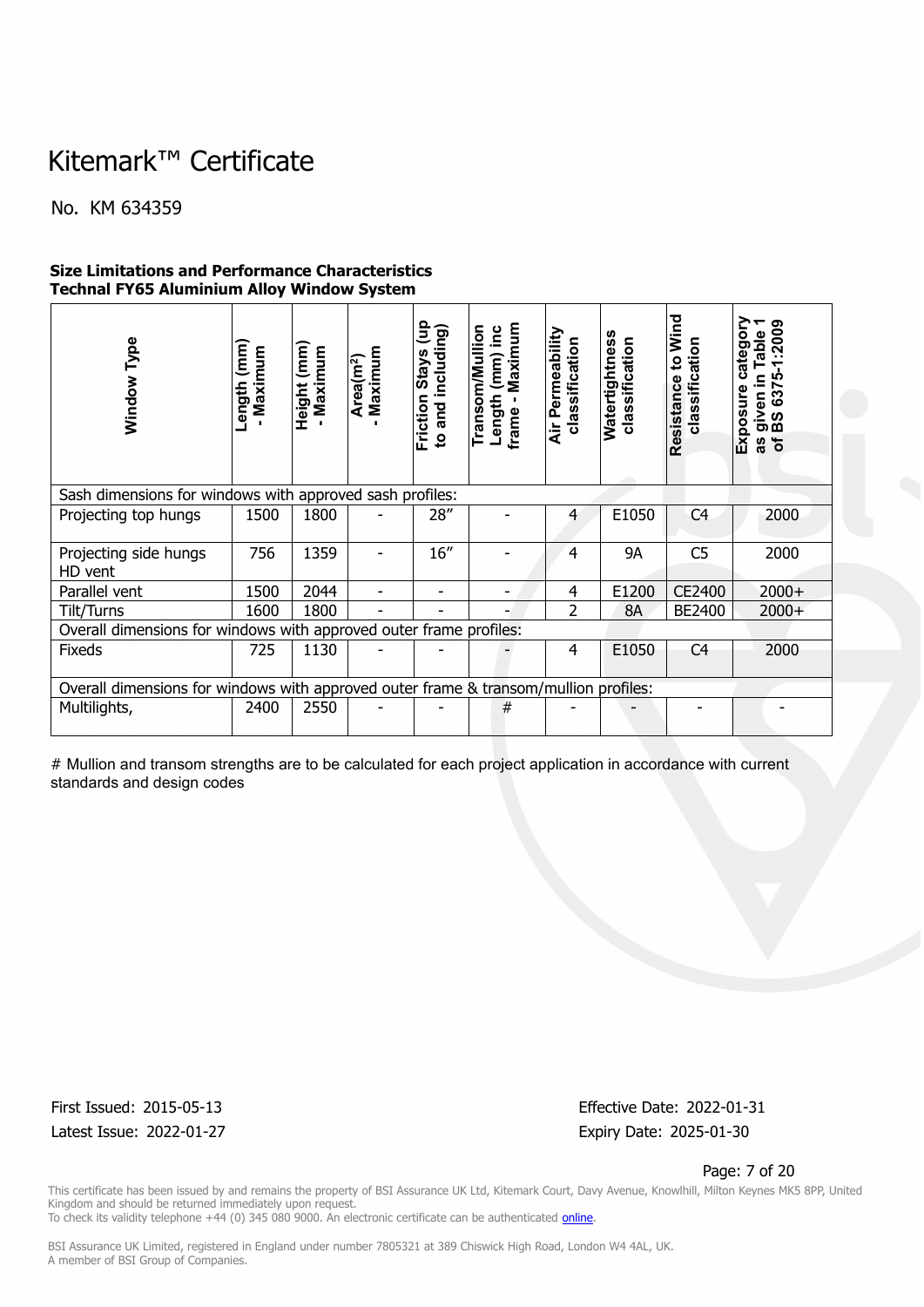No. KM 634359

### **BS 4873:2016 / PAS 24:2016 - Enhanced security performance requirements for window assemblies**

This Certificate covers the fabrication of windows from the range of profiles and components supplied by Hydro Building Systems UK Limited under Certificate Number KM 74159.

#### **Wicline Evo 75 Aluminium Alloy Window System**

| <b>Fabrication and</b><br>Installation: | Fabricated and installed in accordance with the latest issue(s) of the following<br>Hydro Building Systems UK Limited controlled manual incorporating Scope of<br>Certification: |                                                                                     |  |  |  |  |  |  |
|-----------------------------------------|----------------------------------------------------------------------------------------------------------------------------------------------------------------------------------|-------------------------------------------------------------------------------------|--|--|--|--|--|--|
|                                         | Wicona Casement Window                                                                                                                                                           |                                                                                     |  |  |  |  |  |  |
| <b>System description:</b>              | The windows are thermally broken, double glazed only, externally beaded, and have<br>multipoint locking only.                                                                    |                                                                                     |  |  |  |  |  |  |
| <b>Ventilation:</b>                     | None                                                                                                                                                                             |                                                                                     |  |  |  |  |  |  |
| <b>Window Types:</b>                    | Casement windows                                                                                                                                                                 | Wicona Enhanced Security Friction Stays, hinge protectors<br>and Espagnolette locks |  |  |  |  |  |  |

#### **Size Limitations and Performance Characteristics Wicline Evo 75 Aluminium Alloy Window System**

| Type<br>Window                                           | $\binom{m}{m}$<br>Maximum<br>Length | $\mathbf{m}$<br>Maximum<br>Height | Maximum<br>Area(m <sup>2</sup> ) | ∘<br>ncluding)<br>Ξ<br><b>Stays</b><br>Friction<br>and<br>$\mathbf{S}$ | Maximum<br>$\overline{5}$<br>oui<br>(mm)<br>m/Mul<br>Length<br>۰<br><b>Trans</b><br>frame | ermeability<br>sification<br>clas<br>$\mathbf{\Omega}$<br>άř | Watertightness<br>classification | Wind<br>classification<br>$\overline{c}$<br>Resistance | ၜ<br>: 200<br>Table<br>o<br>ateg<br>ပ<br>ທ<br>≘.<br>637<br>posure<br>iven<br>ഗ<br>$\overline{\sigma}$ m<br>ΙÑ<br>$\mathbf{b}$<br>8g |
|----------------------------------------------------------|-------------------------------------|-----------------------------------|----------------------------------|------------------------------------------------------------------------|-------------------------------------------------------------------------------------------|--------------------------------------------------------------|----------------------------------|--------------------------------------------------------|-------------------------------------------------------------------------------------------------------------------------------------|
| Sash dimensions for windows with approved sash profiles: |                                     |                                   |                                  |                                                                        |                                                                                           |                                                              |                                  |                                                        |                                                                                                                                     |
| Projecting top hungs                                     | 1400                                | 1800                              |                                  |                                                                        |                                                                                           | 4                                                            | E750                             | C <sub>5</sub>                                         | 2000                                                                                                                                |
| Projecting side hungs<br>HD vent                         | 850                                 | 1800                              |                                  |                                                                        |                                                                                           | 4                                                            | <b>9A</b>                        | C <sub>4</sub>                                         | 2000                                                                                                                                |

Latest Issue: 2022-01-27 Expiry Date: 2025-01-30

First Issued: 2015-05-13 Effective Date: 2022-01-31

#### Page: 8 of 20

This certificate has been issued by and remains the property of BSI Assurance UK Ltd, Kitemark Court, Davy Avenue, Knowlhill, Milton Keynes MK5 8PP, United Kingdom and should be returned immediately upon request.

To check its validity telephone +44 (0) 345 080 9000. An electronic certificate can be authenticated *[online](https://pgplus.bsigroup.com/CertificateValidation/CertificateValidator.aspx?CertificateNumber=KM+634359&ReIssueDate=27%2f01%2f2022&Template=uk)*.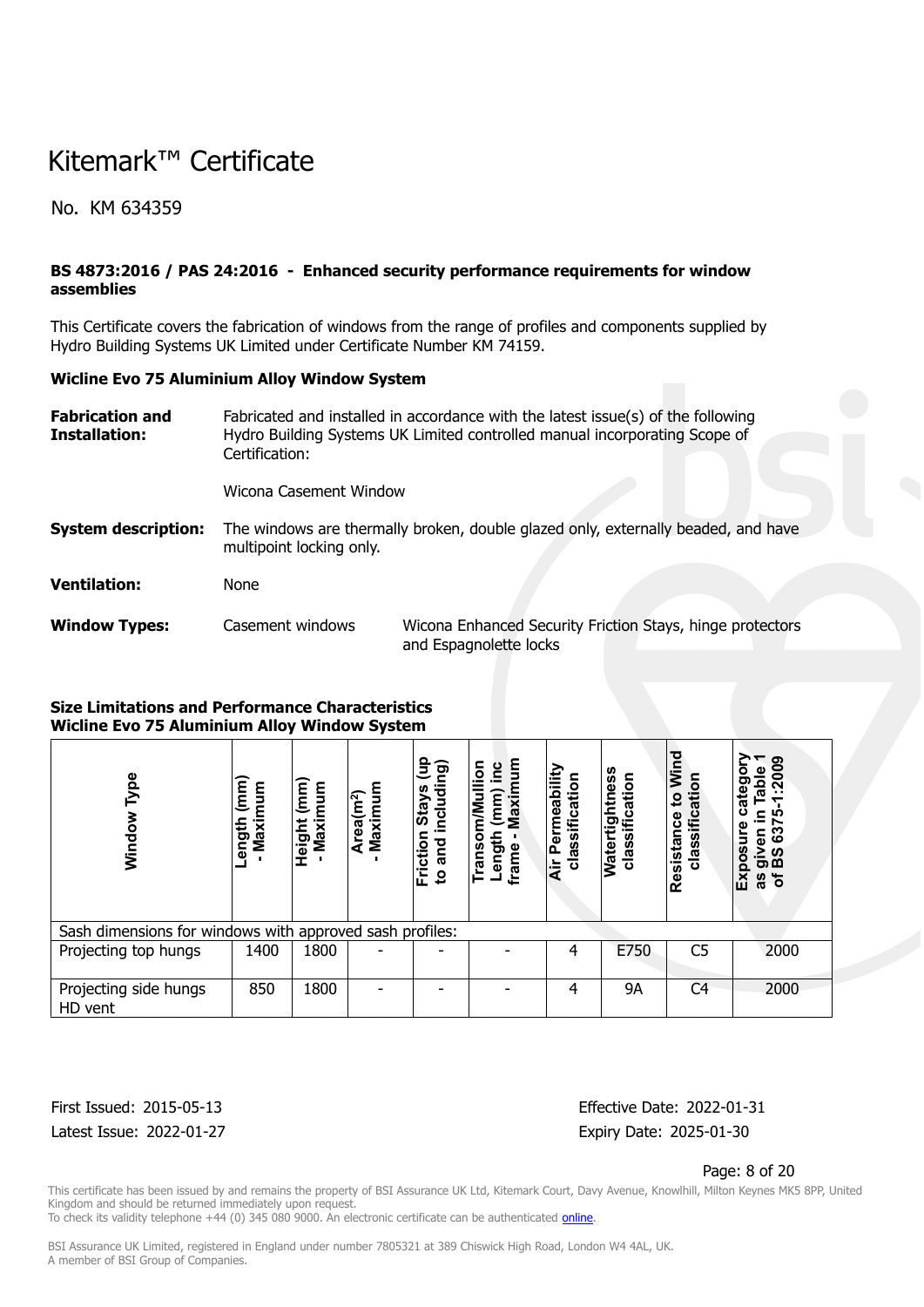No. KM 634359

### **BS 4873:2016/ PAS 24:2016 - Enhanced security performance requirements for window assemblies.**

This Certificate covers the fabrication of windows from the range of profiles and components supplied by The Parkside Group Ltd under Certificate Number KM 578159.

| System(s):                              | <b>Comar 5Pi Aluminium Alloy Window System</b>                                                                                                      |
|-----------------------------------------|-----------------------------------------------------------------------------------------------------------------------------------------------------|
| <b>Fabrication and</b><br>Installation: | Fabricated and installed in accordance with the latest issue(s) of the following<br>Comar Architectural Aluminium Systems controlled documentation: |
|                                         | Comar 5Pi Window System Technical Manual                                                                                                            |
|                                         | Comar 5Pi Enhanced Security Document                                                                                                                |
| <b>System description:</b>              | The windows are internally glazed only, double glazed only, multipoint locking<br>only with mechanically fixed transoms/mullions                    |
| <b>Ventilation:</b>                     | None                                                                                                                                                |
| <b>Window Types:</b>                    | Tilt/turn windows - Comar Security Hardware                                                                                                         |
|                                         | Multilight windows comprising opening light(s) and/or fixed light(s)                                                                                |

Latest Issue: 2022-01-27 Expiry Date: 2025-01-30

First Issued: 2015-05-13 Effective Date: 2022-01-31

#### Page: 9 of 20

This certificate has been issued by and remains the property of BSI Assurance UK Ltd, Kitemark Court, Davy Avenue, Knowlhill, Milton Keynes MK5 8PP, United Kingdom and should be returned immediately upon request. To check its validity telephone +44 (0) 345 080 9000. An electronic certificate can be authenticated *[online](https://pgplus.bsigroup.com/CertificateValidation/CertificateValidator.aspx?CertificateNumber=KM+634359&ReIssueDate=27%2f01%2f2022&Template=uk)*.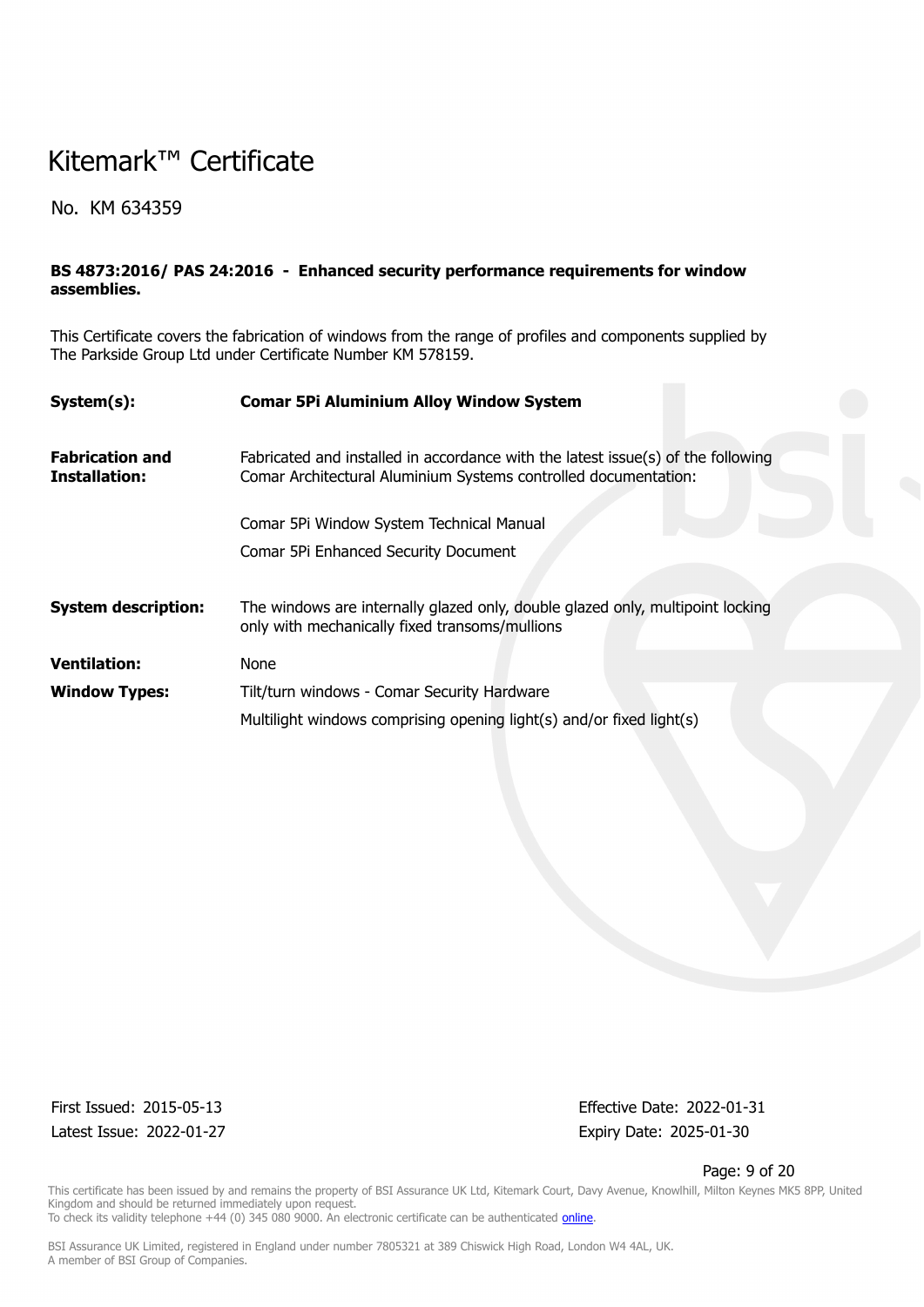No. KM 634359

### **Comar 5Pi Aluminium Alloy Window System Size Limitations and Performance characteristics**

| Type<br>Window                                                           | $\binom{m}{k}$<br>Maximum<br>Width | Height (mm)<br>Maximum | Maximum<br>Area(m <sup>2</sup> ) | Maximum<br><b>Transom/Mullion</b><br><u>ي</u><br>⊇.<br>$\overline{\mathsf{m}}$<br>Length<br>frame | Permeability<br>classification<br>Äir | Watertightness<br>classification | 뎓<br>ξ<br>classification<br>$\overline{\mathbf{c}}$<br>Resistance | ၜ<br>$\overline{200}$<br>able<br>catego<br>(excep<br>Exposure<br>င္မွာ<br>given<br>BS 63<br>৳<br>S |  |
|--------------------------------------------------------------------------|------------------------------------|------------------------|----------------------------------|---------------------------------------------------------------------------------------------------|---------------------------------------|----------------------------------|-------------------------------------------------------------------|----------------------------------------------------------------------------------------------------|--|
| Sash dimensions for approved tilt/turn sash profiles:                    |                                    |                        |                                  |                                                                                                   |                                       |                                  |                                                                   |                                                                                                    |  |
| Tilt/turns                                                               | 1100                               | 1600                   |                                  |                                                                                                   | 4                                     | 7A                               | 2400                                                              | 2400*                                                                                              |  |
| Overall dimensions for approved outer frames & transom/mullion profiles: |                                    |                        |                                  |                                                                                                   |                                       |                                  |                                                                   |                                                                                                    |  |
| Multilight Tilt & Turn<br>CS 435 Mullion                                 | 1200                               | 1600                   |                                  | 1550                                                                                              | $\overline{4}$                        | 5A                               | A <sub>5</sub>                                                    | 2000                                                                                               |  |

\*as given in Table 1 of BS 6375-1:2004

Latest Issue: 2022-01-27 Expiry Date: 2025-01-30

First Issued: 2015-05-13 Effective Date: 2022-01-31

Page: 10 of 20

This certificate has been issued by and remains the property of BSI Assurance UK Ltd, Kitemark Court, Davy Avenue, Knowlhill, Milton Keynes MK5 8PP, United Kingdom and should be returned immediately upon request. To check its validity telephone +44 (0) 345 080 9000. An electronic certificate can be authenticated *[online](https://pgplus.bsigroup.com/CertificateValidation/CertificateValidator.aspx?CertificateNumber=KM+634359&ReIssueDate=27%2f01%2f2022&Template=uk)*.

BSI Assurance UK Limited, registered in England under number 7805321 at 389 Chiswick High Road, London W4 4AL, UK.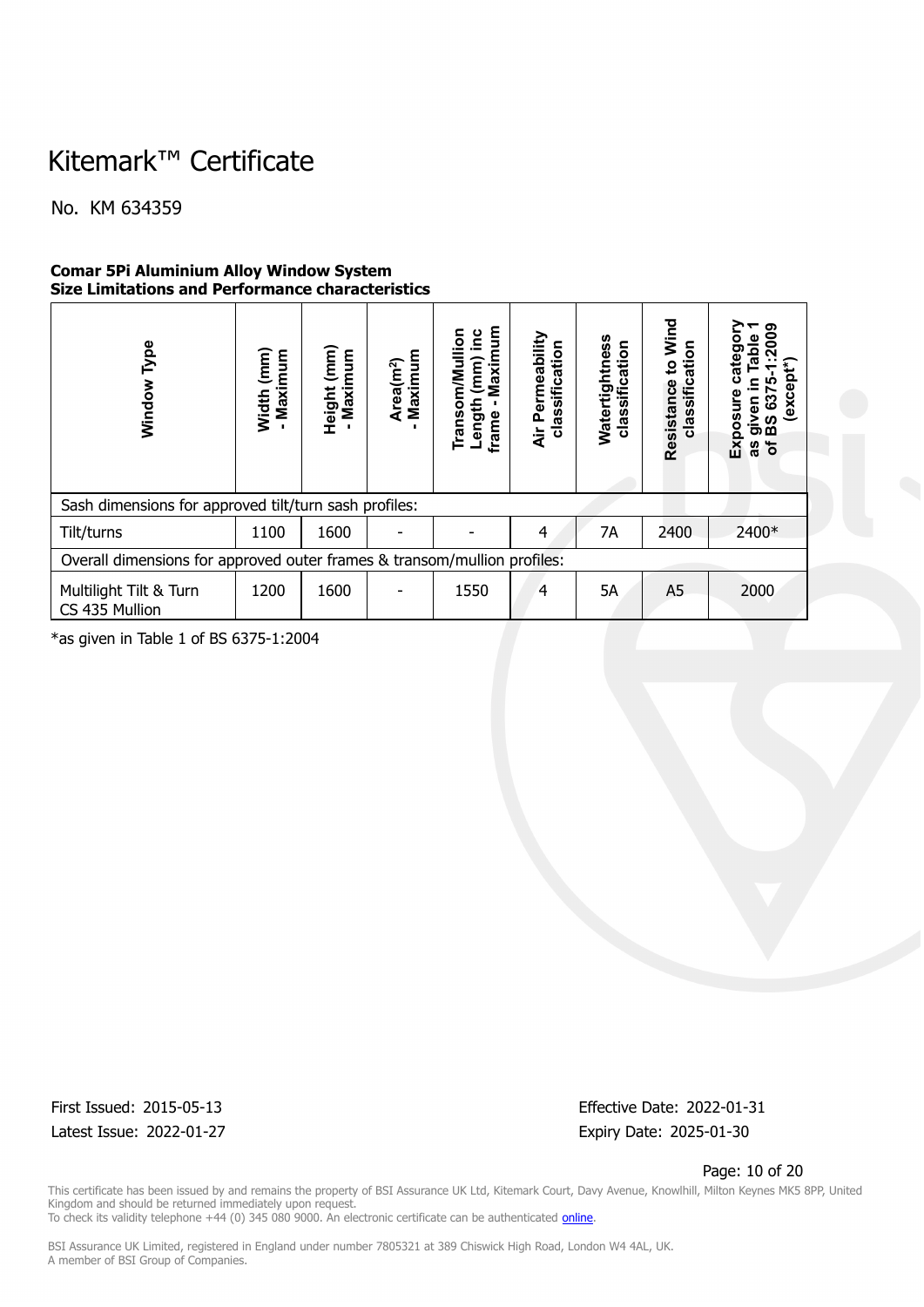No. KM 634359

### **BS 4873:2016 / PAS 24:2016 - Enhanced security performance requirements for window assemblies.**

This Certificate covers the fabrication of windows from the range of profiles and components supplied by The Parkside Group Ltd under Certificate Number KM 578159.

| System(s):                                     | <b>Comar 5Pi Advanced Aluminium Alloy Window System</b>                                                                                             |
|------------------------------------------------|-----------------------------------------------------------------------------------------------------------------------------------------------------|
| <b>Fabrication and</b><br><b>Installation:</b> | Fabricated and installed in accordance with the latest issue(s) of the following<br>Comar Architectural Aluminium Systems controlled documentation: |
|                                                | Comar 5Pi Advanced Window System Technical Manual                                                                                                   |
|                                                | Comar 5Pi Advanced Enhanced Security Document                                                                                                       |
| <b>System description:</b>                     | The windows are internally glazed only, double glazed only, multipoint locking<br>only with mechanically fixed transoms/mullions                    |
| <b>Ventilation:</b>                            | None                                                                                                                                                |
| <b>Window Types:</b>                           | Casement windows - Kenrick espagnolette system operated by a key locking<br>handle and Sterling hinge                                               |

Latest Issue: 2022-01-27 Expiry Date: 2025-01-30

First Issued: 2015-05-13 Effective Date: 2022-01-31

#### Page: 11 of 20

This certificate has been issued by and remains the property of BSI Assurance UK Ltd, Kitemark Court, Davy Avenue, Knowlhill, Milton Keynes MK5 8PP, United Kingdom and should be returned immediately upon request.

To check its validity telephone +44 (0) 345 080 9000. An electronic certificate can be authenticated *[online](https://pgplus.bsigroup.com/CertificateValidation/CertificateValidator.aspx?CertificateNumber=KM+634359&ReIssueDate=27%2f01%2f2022&Template=uk)*.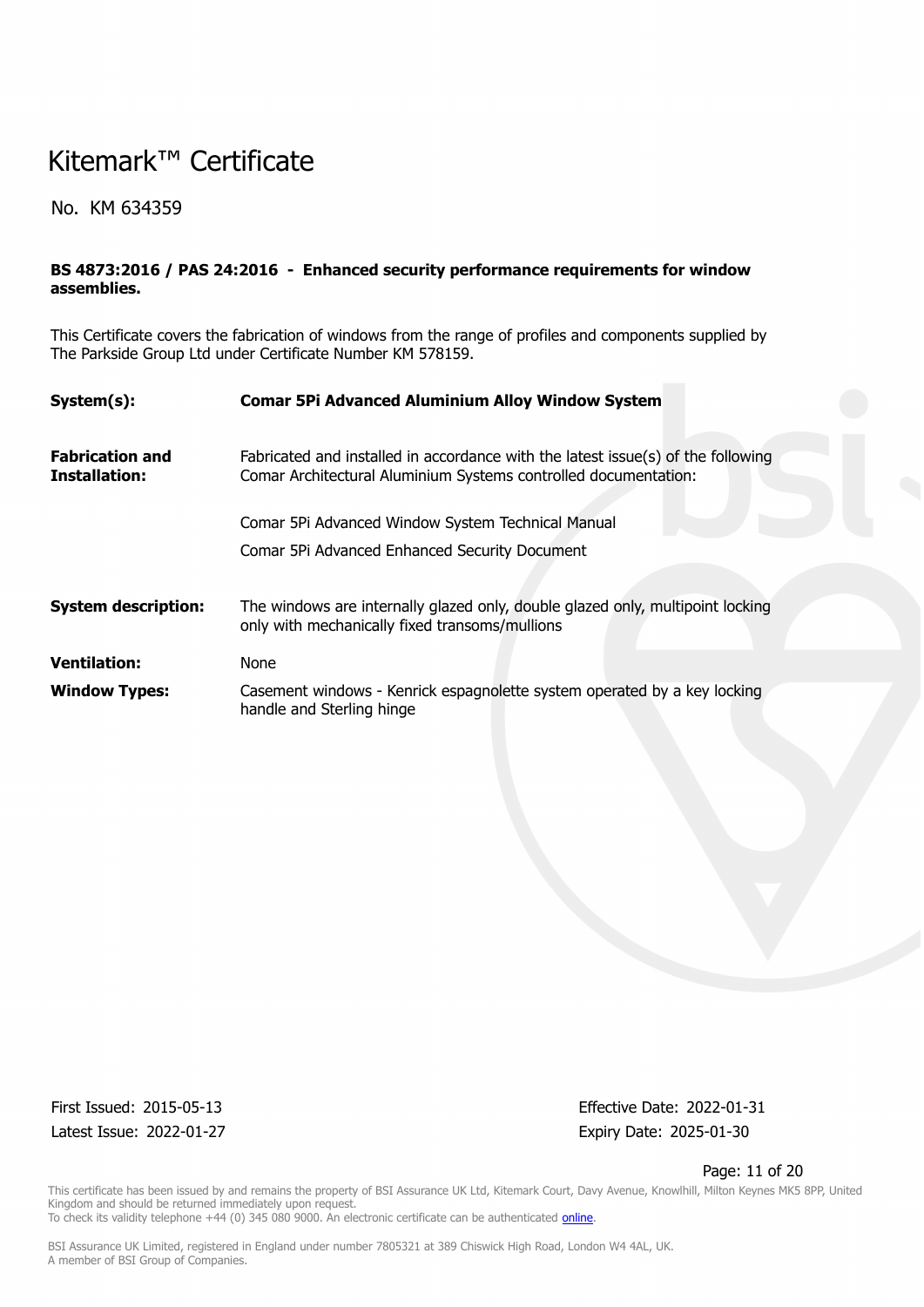No. KM 634359

### **Comar 5Pi Advanced Aluminium Alloy Window System Size Limitations and Performance characteristics**

| ype<br>Windo                                          | $\mathbf{m}\mathbf{m}$<br>Maximum<br>Width | $\mathbf{m}$<br>ξ<br>Height<br>Maxi | Maximum<br>Area(m <sup>2</sup> ) | mum<br>ءِ<br>등<br>(mm)<br>Maxin<br>ransom/Mu<br>Length<br>frame | classificatio<br>meabil<br>ē<br>A<br>$\frac{1}{4}$ | ഗ<br>⊂<br>Ŵ,<br>۰<br>ω<br>ᢐ<br>σ<br>U)<br>Water<br>clas | Wind<br>ation<br>$\overline{\mathbf{c}}$<br>classific<br>Resistance | ດາ<br>នី<br>$\circ$<br>œ<br>ო<br>ဖ<br>Φ<br><b>S</b><br>m<br>ΕX<br>৳<br>æ |  |
|-------------------------------------------------------|--------------------------------------------|-------------------------------------|----------------------------------|-----------------------------------------------------------------|----------------------------------------------------|---------------------------------------------------------|---------------------------------------------------------------------|--------------------------------------------------------------------------|--|
| Sash dimensions for approved tilt/turn sash profiles: |                                            |                                     |                                  |                                                                 |                                                    |                                                         |                                                                     |                                                                          |  |
| Projecting top hungs                                  | 1180                                       | 1430                                |                                  |                                                                 | 4                                                  | <b>9A</b>                                               | A <sub>5</sub>                                                      | 2000                                                                     |  |

Latest Issue: 2022-01-27 Expiry Date: 2025-01-30

First Issued: 2015-05-13 Effective Date: 2022-01-31

Page: 12 of 20

This certificate has been issued by and remains the property of BSI Assurance UK Ltd, Kitemark Court, Davy Avenue, Knowlhill, Milton Keynes MK5 8PP, United Kingdom and should be returned immediately upon request. To check its validity telephone +44 (0) 345 080 9000. An electronic certificate can be authenticated *[online](https://pgplus.bsigroup.com/CertificateValidation/CertificateValidator.aspx?CertificateNumber=KM+634359&ReIssueDate=27%2f01%2f2022&Template=uk)*.

BSI Assurance UK Limited, registered in England under number 7805321 at 389 Chiswick High Road, London W4 4AL, UK.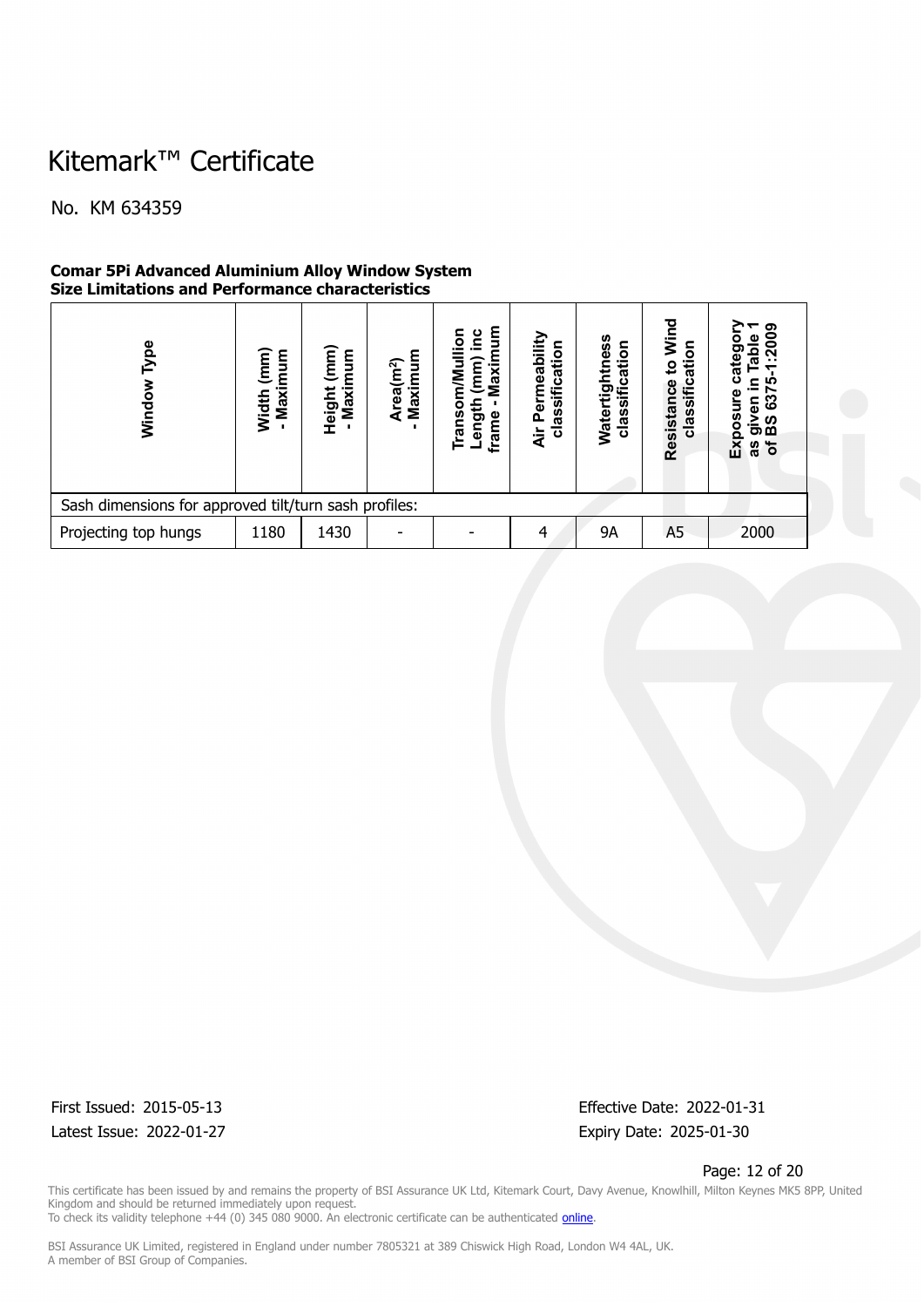No. KM 634359

### **BS 4873:2016 / PAS 24:2016 - Enhanced security performance requirements for window assemblies.**

This Certificate covers the fabrication of windows from the range of profiles and components supplied by The Parkside Group Ltd under Certificate Number KM 578159.

| System(s):                              | Comar 5Pi ECO 55/75 Aluminium Alloy Window System                                                                                                   |
|-----------------------------------------|-----------------------------------------------------------------------------------------------------------------------------------------------------|
| <b>Fabrication and</b><br>Installation: | Fabricated and installed in accordance with the latest issue(s) of the following<br>Comar Architectural Aluminium Systems controlled documentation: |
|                                         | Comar 5Pi ECO Window System Technical Manual                                                                                                        |
|                                         | Comar 5Pi ECO Enhanced Security Document                                                                                                            |
| <b>System description:</b>              | The windows are internally glazed only, double glazed only, multipoint locking<br>only with mechanically fixed transoms/mullions                    |
| <b>Ventilation:</b>                     | None                                                                                                                                                |
| <b>Window Types:</b>                    | Casement windows - Comar Security Hardware                                                                                                          |
|                                         | Multilight windows comprising opening light(s) and/or fixed light(s)                                                                                |

Latest Issue: 2022-01-27 Expiry Date: 2025-01-30

First Issued: 2015-05-13 Effective Date: 2022-01-31

#### Page: 13 of 20

This certificate has been issued by and remains the property of BSI Assurance UK Ltd, Kitemark Court, Davy Avenue, Knowlhill, Milton Keynes MK5 8PP, United Kingdom and should be returned immediately upon request. To check its validity telephone +44 (0) 345 080 9000. An electronic certificate can be authenticated *[online](https://pgplus.bsigroup.com/CertificateValidation/CertificateValidator.aspx?CertificateNumber=KM+634359&ReIssueDate=27%2f01%2f2022&Template=uk)*.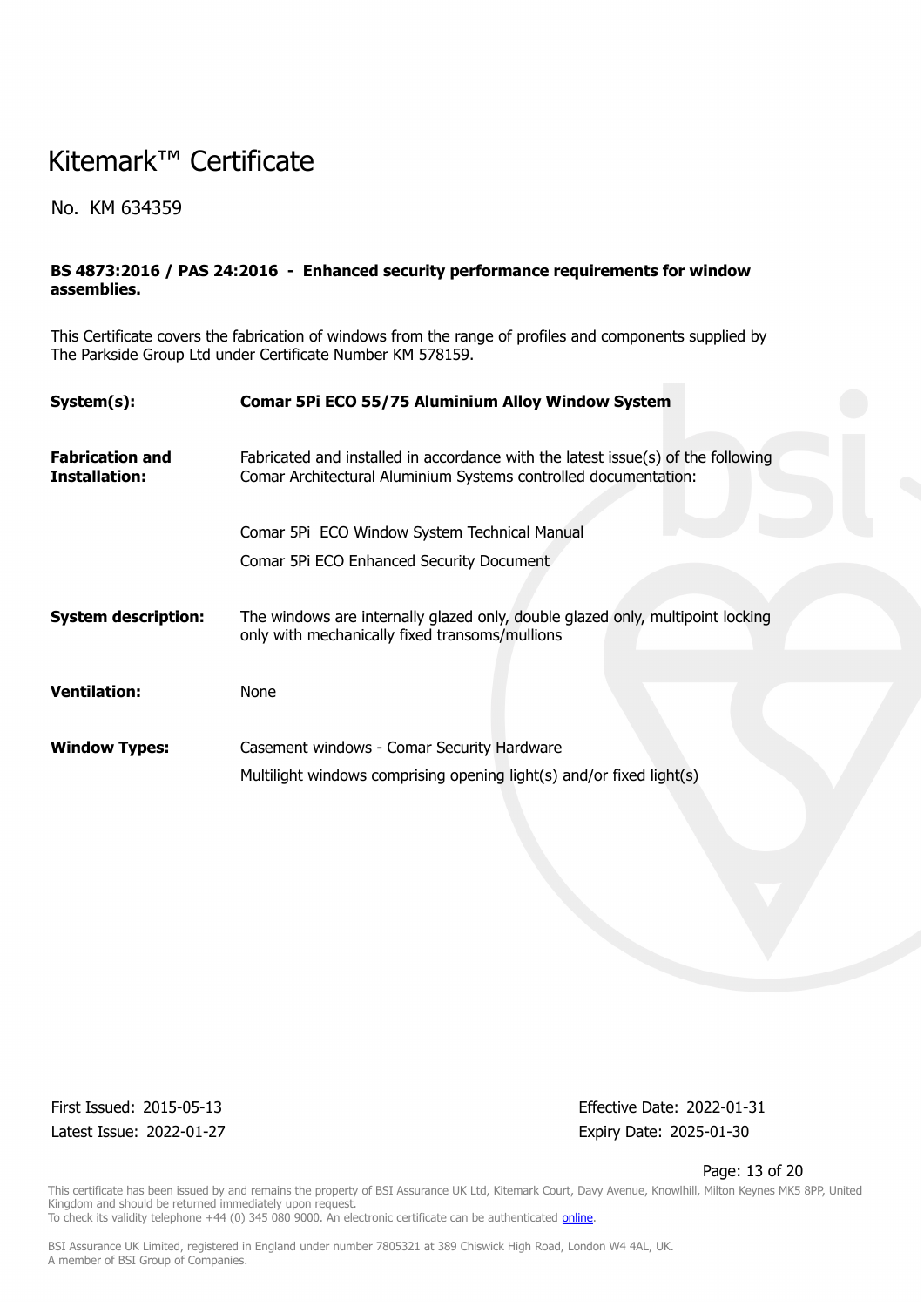No. KM 634359

### **Comar 5Pi ECO 55/75 Aluminium Alloy Window System Size Limitations and Performance Characteristics**

| Window Type                                                                             | Width (mm)<br>- Maximum | Height (mm)<br>- Maximum | Maximum<br>Area (m <sup>2</sup> ) | Maximum<br><b>Transom/Mullion</b><br>(mm) inc<br>Length<br>$\blacksquare$<br>frame | Air Permeability<br>classification | Watertightness<br>classification | Resistance to Wind<br>classification | Exposure category<br>ග<br>.200<br>Table<br>except*)<br>given in Ta<br>BS 6375-1:<br>৳<br>8g |
|-----------------------------------------------------------------------------------------|-------------------------|--------------------------|-----------------------------------|------------------------------------------------------------------------------------|------------------------------------|----------------------------------|--------------------------------------|---------------------------------------------------------------------------------------------|
| Sash dimensions for approved casement sash profiles:                                    |                         |                          |                                   |                                                                                    |                                    |                                  |                                      |                                                                                             |
| Projecting top hungs                                                                    | 1100                    | 1116                     |                                   |                                                                                    | 4                                  | 7A                               | 2400                                 | 2400*                                                                                       |
| Overall dimensions for approved outer frames & transom/mullion profiles:                |                         |                          |                                   |                                                                                    |                                    |                                  |                                      |                                                                                             |
| Multilight<br>Projecting side hung<br>next to Projecting side<br>hung<br>Mullion CS 835 | 1305                    | 1330                     |                                   | 1270                                                                               | $\overline{2}$                     | E750                             | <b>AE</b>                            | 2400                                                                                        |
| Multilight<br>Projecting side hung<br>next to Fixed<br>Mullion CS 835                   | 1300                    | 1320                     |                                   | 1235                                                                               | $\overline{4}$                     | E600                             | E2400                                | 2400                                                                                        |

\*as given in Table 1 of BS 6375-1:2004

Latest Issue: 2022-01-27 Expiry Date: 2025-01-30

First Issued: 2015-05-13 Effective Date: 2022-01-31

#### Page: 14 of 20

This certificate has been issued by and remains the property of BSI Assurance UK Ltd, Kitemark Court, Davy Avenue, Knowlhill, Milton Keynes MK5 8PP, United Kingdom and should be returned immediately upon request. To check its validity telephone +44 (0) 345 080 9000. An electronic certificate can be authenticated *[online](https://pgplus.bsigroup.com/CertificateValidation/CertificateValidator.aspx?CertificateNumber=KM+634359&ReIssueDate=27%2f01%2f2022&Template=uk)*.

BSI Assurance UK Limited, registered in England under number 7805321 at 389 Chiswick High Road, London W4 4AL, UK.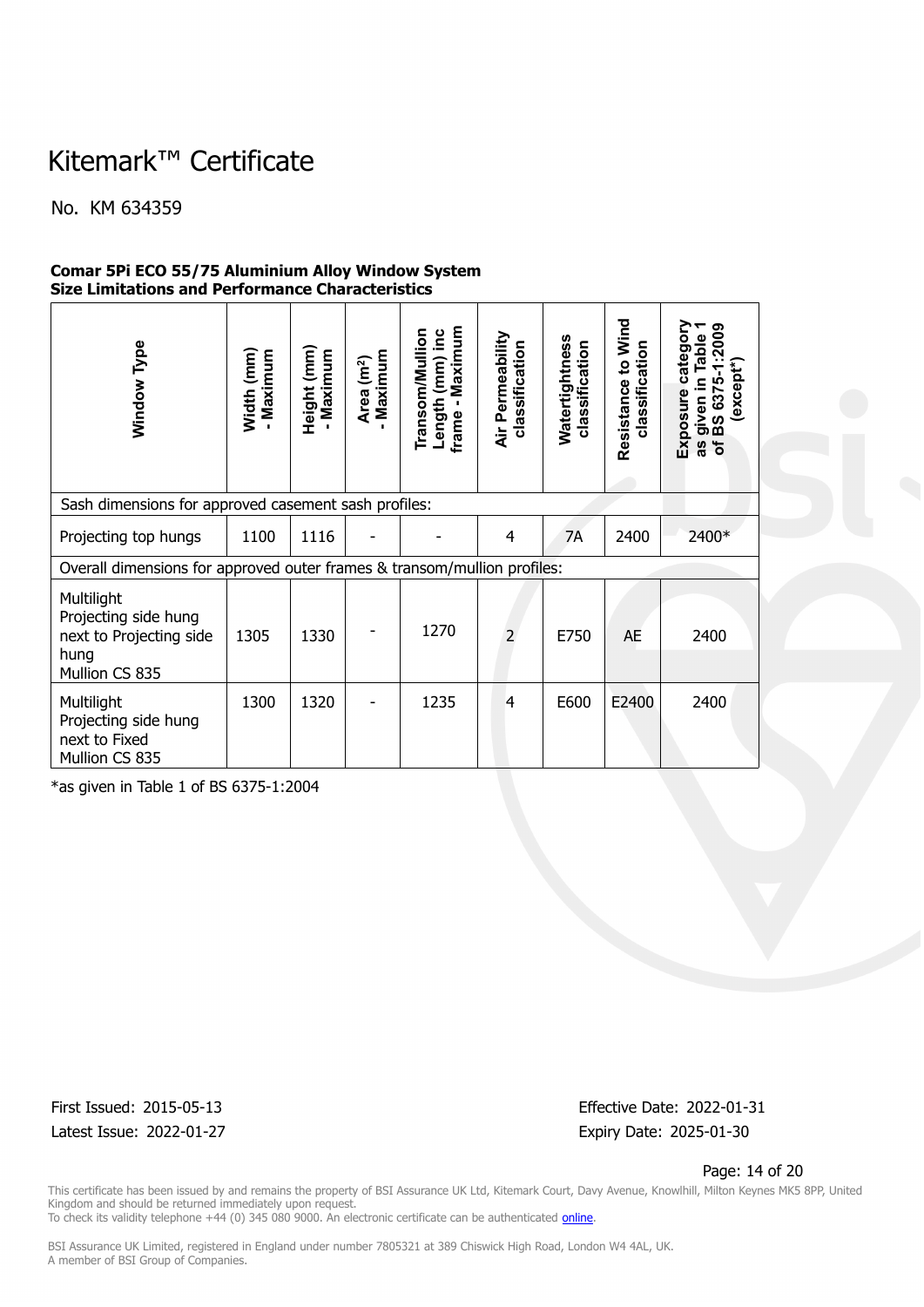No. KM 634359

### **BS 4873:2016 / PAS 24:2016 - Enhanced security performance requirements for window assemblies.**

This Certificate covers the fabrication of windows from the range of profiles and components supplied by The Parkside Group Ltd under Certificate Number KM 578159.

| System(s):                              | Comar 5Pi ECO+ Aluminium Alloy Window System                                                                                                                                        |
|-----------------------------------------|-------------------------------------------------------------------------------------------------------------------------------------------------------------------------------------|
| <b>Fabrication and</b><br>Installation: | Fabricated and installed in accordance with the latest issue(s) of the following<br>Comar Architectural Aluminium Systems controlled documentation:                                 |
|                                         | Comar 5Pi ECO+ Window System Technical Manual                                                                                                                                       |
|                                         | Comar 5Pi ECO+ Enhanced Security Document                                                                                                                                           |
| <b>System description:</b>              | The windows are internally glazed only, double glazed only, with mechanically<br>fixed transoms/mullions. Locking mechanism ERA (LK5846XKIT) and<br>hinges Securistyle (HN806XSLF). |
|                                         |                                                                                                                                                                                     |
| <b>Ventilation:</b>                     | None                                                                                                                                                                                |
| <b>Window Types:</b>                    | Casement windows                                                                                                                                                                    |

Latest Issue: 2022-01-27 Expiry Date: 2025-01-30

First Issued: 2015-05-13 Effective Date: 2022-01-31

#### Page: 15 of 20

This certificate has been issued by and remains the property of BSI Assurance UK Ltd, Kitemark Court, Davy Avenue, Knowlhill, Milton Keynes MK5 8PP, United Kingdom and should be returned immediately upon request. To check its validity telephone +44 (0) 345 080 9000. An electronic certificate can be authenticated *[online](https://pgplus.bsigroup.com/CertificateValidation/CertificateValidator.aspx?CertificateNumber=KM+634359&ReIssueDate=27%2f01%2f2022&Template=uk)*.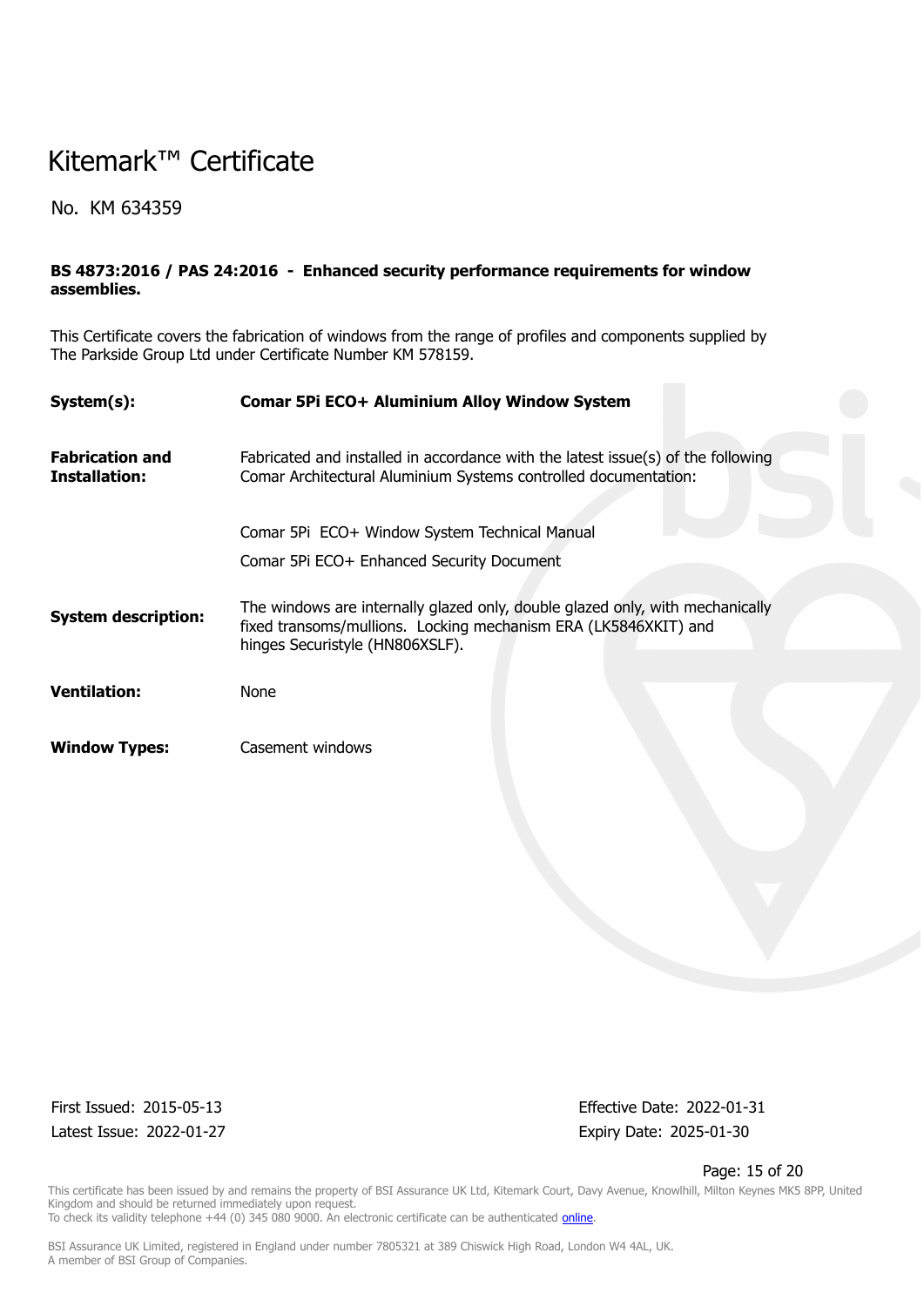No. KM 634359

#### **Comar 5Pi ECO+ Aluminium Alloy Window System Size Limitations and Performance Characteristics**

| pe<br>Windo                                          | ์<br>เลิศ<br>E<br>Maximum<br>Width | (mm)<br>Maximum<br>Height | Maximum<br>(m <sup>2</sup> )<br>Area | g<br><u>ت</u><br>⊒<br>ō<br>Maxim<br>mm)<br>₹<br>≧<br>unguə<br>rans<br>frame | Permeability<br>classification<br>ä | es<br>e<br>classification<br>្តា<br>Watert | Wind<br>ation<br>$\overline{5}$<br>Resistance<br>classific | ၈<br>.200<br>Table<br>categ<br>ഥ<br>ღ<br>အ<br>given<br>BS 63<br>nsoq<br>ΔŇ<br>as<br>of |
|------------------------------------------------------|------------------------------------|---------------------------|--------------------------------------|-----------------------------------------------------------------------------|-------------------------------------|--------------------------------------------|------------------------------------------------------------|----------------------------------------------------------------------------------------|
| Sash dimensions for approved casement sash profiles: |                                    |                           |                                      |                                                                             |                                     |                                            |                                                            |                                                                                        |
| Projecting top hungs                                 | 1152                               | 1152                      |                                      |                                                                             |                                     | E750                                       | 2400                                                       | 2400                                                                                   |

Latest Issue: 2022-01-27 Expiry Date: 2025-01-30

First Issued: 2015-05-13 Effective Date: 2022-01-31

Page: 16 of 20

This certificate has been issued by and remains the property of BSI Assurance UK Ltd, Kitemark Court, Davy Avenue, Knowlhill, Milton Keynes MK5 8PP, United Kingdom and should be returned immediately upon request. To check its validity telephone +44 (0) 345 080 9000. An electronic certificate can be authenticated *[online](https://pgplus.bsigroup.com/CertificateValidation/CertificateValidator.aspx?CertificateNumber=KM+634359&ReIssueDate=27%2f01%2f2022&Template=uk)*.

BSI Assurance UK Limited, registered in England under number 7805321 at 389 Chiswick High Road, London W4 4AL, UK.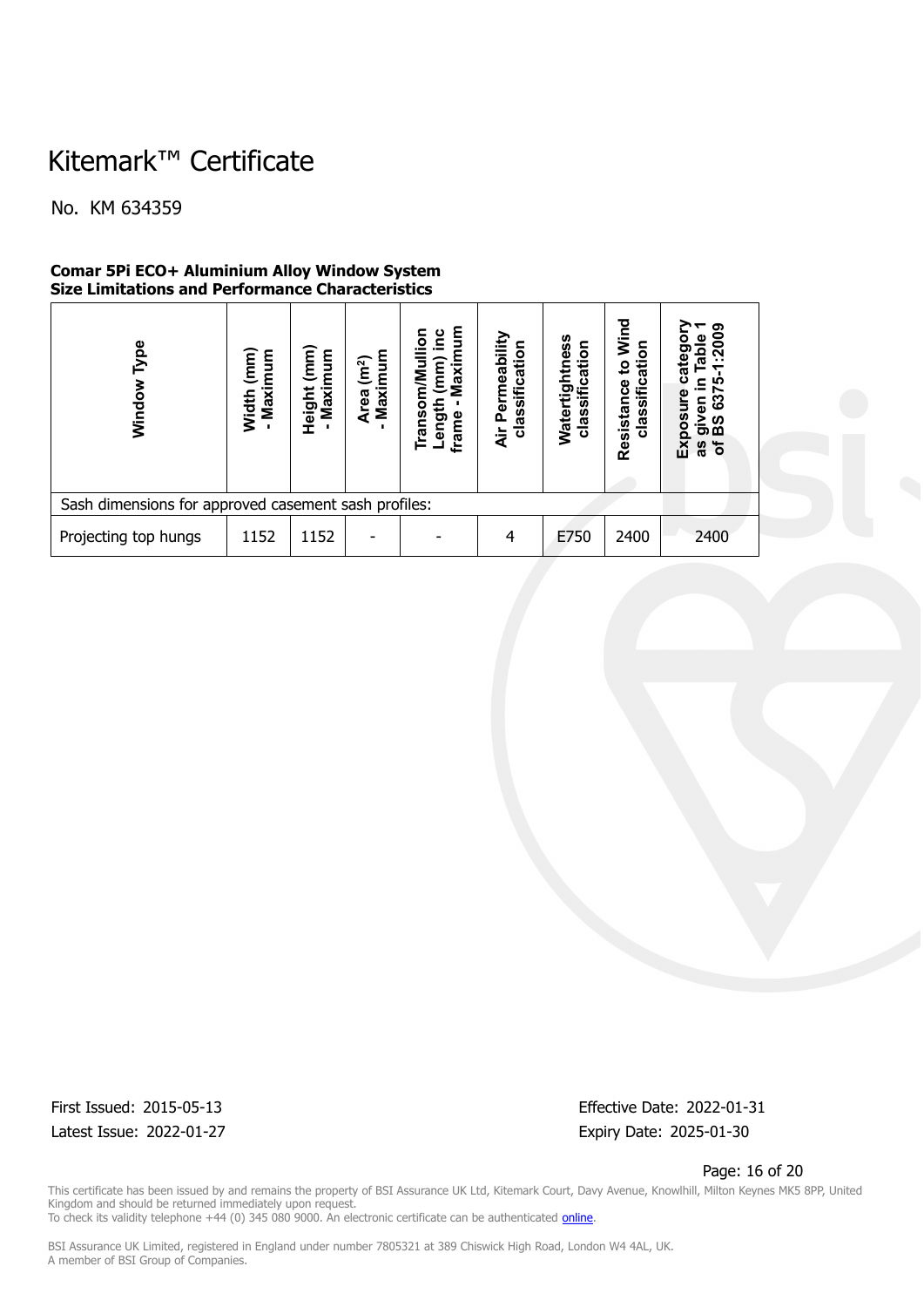No. KM 634359

### **BS 4873:2016 / PAS 24:2016 - Enhanced security performance requirements for window assemblies.**

This Certificate covers the fabrication of windows from the range of profiles and components supplied by The Parkside Group Ltd under Certificate Number KM 578159.

| System(s):                                     | <b>Comar 9Pi Aluminium Alloy Window System</b>                                                                                                                                   |  |  |  |  |  |  |  |
|------------------------------------------------|----------------------------------------------------------------------------------------------------------------------------------------------------------------------------------|--|--|--|--|--|--|--|
|                                                |                                                                                                                                                                                  |  |  |  |  |  |  |  |
| <b>Fabrication and</b><br><b>Installation:</b> | Fabricated and installed in accordance with the latest issue(s) of the following<br>Comar Architectural Aluminium Systems controlled documentation:                              |  |  |  |  |  |  |  |
|                                                |                                                                                                                                                                                  |  |  |  |  |  |  |  |
|                                                | Comar 9Pi Window System Technical Manual                                                                                                                                         |  |  |  |  |  |  |  |
|                                                | Comar 9Pi Enhanced Security Document                                                                                                                                             |  |  |  |  |  |  |  |
| <b>System description:</b>                     | The windows are internally glazed only, double glazed only, multipoint locking<br>only with mechanically fixed transoms/mullions                                                 |  |  |  |  |  |  |  |
| <b>Ventilation:</b>                            | None                                                                                                                                                                             |  |  |  |  |  |  |  |
| <b>Window Types:</b>                           | Casement windows - Giesse locking system operated by a key locking handle<br>and Giesse hinges or Winlock locking system operated by a key locking handle<br>and Sterling hinges |  |  |  |  |  |  |  |
|                                                | Tilt/turn windows - Giesse T/T locking system operated by a key locking handle<br>and T/T Giesse hinges or Sobinco T/T gearing operated by a key locking handle                  |  |  |  |  |  |  |  |

Latest Issue: 2022-01-27 Expiry Date: 2025-01-30

First Issued: 2015-05-13 Effective Date: 2022-01-31

Page: 17 of 20

This certificate has been issued by and remains the property of BSI Assurance UK Ltd, Kitemark Court, Davy Avenue, Knowlhill, Milton Keynes MK5 8PP, United Kingdom and should be returned immediately upon request. To check its validity telephone +44 (0) 345 080 9000. An electronic certificate can be authenticated *[online](https://pgplus.bsigroup.com/CertificateValidation/CertificateValidator.aspx?CertificateNumber=KM+634359&ReIssueDate=27%2f01%2f2022&Template=uk)*.

BSI Assurance UK Limited, registered in England under number 7805321 at 389 Chiswick High Road, London W4 4AL, UK.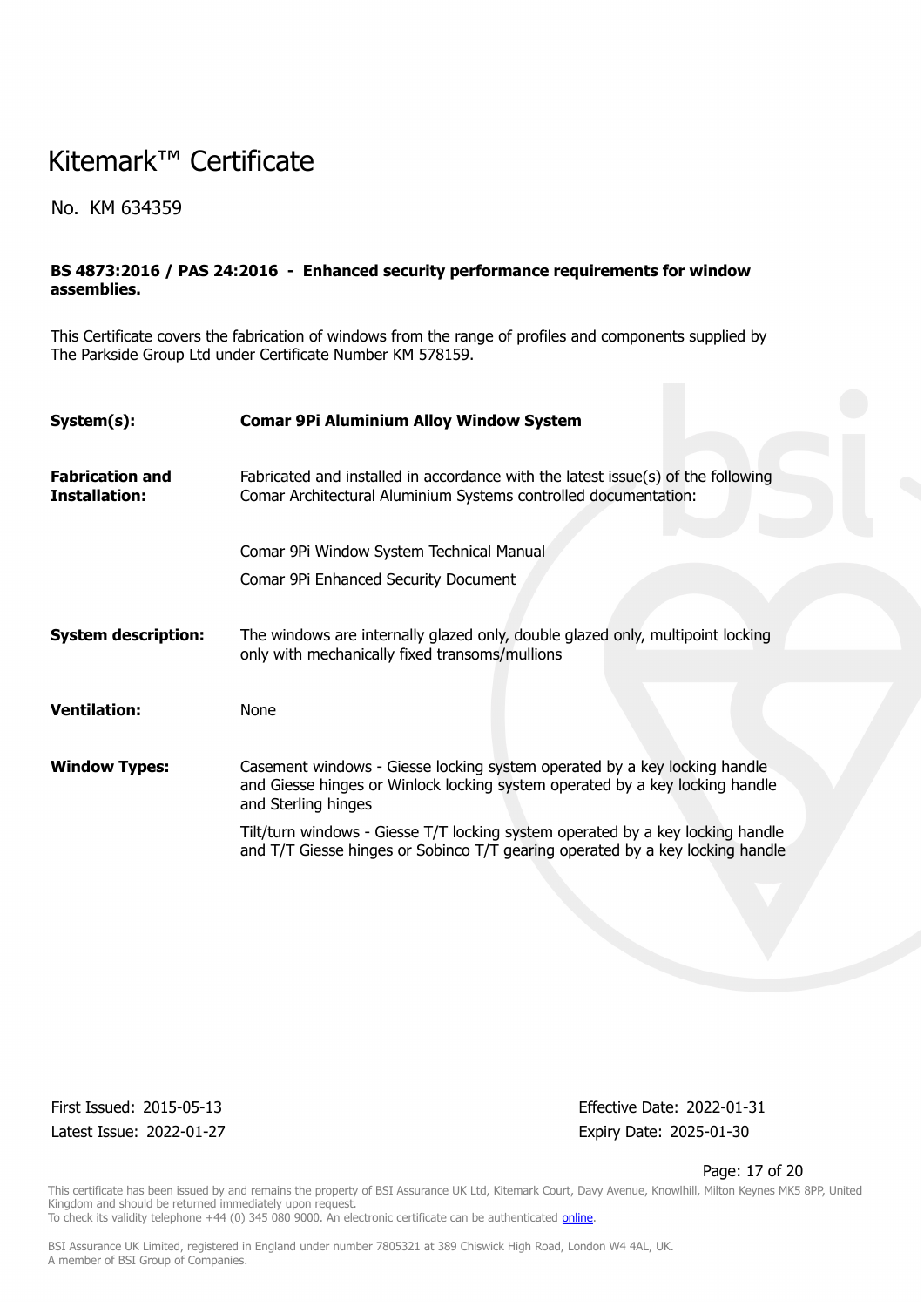No. KM 634359

### **Comar 9Pi Aluminium Alloy Window System Size Limitations and Performance characteristics**

| Type<br>Window                                                           | Width (mm)<br>Maximum | $(\mathsf{mm})$<br>- Maximum<br>Height | Maximum<br>Area(m <sup>2</sup> ) | Maximum<br>Transom/Mullion<br>(mm) inc<br>Length<br>frame | Air Permeability<br>classification | Watertightness<br>classification | Wind<br>classification<br>Resistance to | ග<br>1:200<br>Table<br>catego<br>르.<br><b>LO</b><br>637<br>Exposure<br>given<br>BS 637<br>$\mathbf{b}$<br>8g |
|--------------------------------------------------------------------------|-----------------------|----------------------------------------|----------------------------------|-----------------------------------------------------------|------------------------------------|----------------------------------|-----------------------------------------|--------------------------------------------------------------------------------------------------------------|
| Sash dimensions for approved casement sash profiles:                     |                       |                                        |                                  |                                                           |                                    |                                  |                                         |                                                                                                              |
| Projecting top hungs                                                     | 995                   | 1595                                   |                                  |                                                           | 4                                  | E900                             | A <sub>5</sub>                          | 2000                                                                                                         |
| Projecting side hungs                                                    | 1180                  | 1440                                   |                                  |                                                           | 4                                  | <b>9A</b>                        | <b>AE</b>                               | 2400                                                                                                         |
| Overall dimensions for approved outer frames & transom/mullion profiles: |                       |                                        |                                  |                                                           |                                    |                                  |                                         |                                                                                                              |
| Tilt/turns                                                               | 1180                  | 1440                                   |                                  |                                                           | 4                                  | <b>9A</b>                        | AE                                      | 2400                                                                                                         |
| Tilt/turns                                                               | 1040                  | 1650                                   |                                  |                                                           | 4                                  | E750                             | A <sub>5</sub>                          | 2000                                                                                                         |

Latest Issue: 2022-01-27 Expiry Date: 2025-01-30

First Issued: 2015-05-13 Effective Date: 2022-01-31

Page: 18 of 20

This certificate has been issued by and remains the property of BSI Assurance UK Ltd, Kitemark Court, Davy Avenue, Knowlhill, Milton Keynes MK5 8PP, United Kingdom and should be returned immediately upon request. To check its validity telephone +44 (0) 345 080 9000. An electronic certificate can be authenticated *[online](https://pgplus.bsigroup.com/CertificateValidation/CertificateValidator.aspx?CertificateNumber=KM+634359&ReIssueDate=27%2f01%2f2022&Template=uk)*.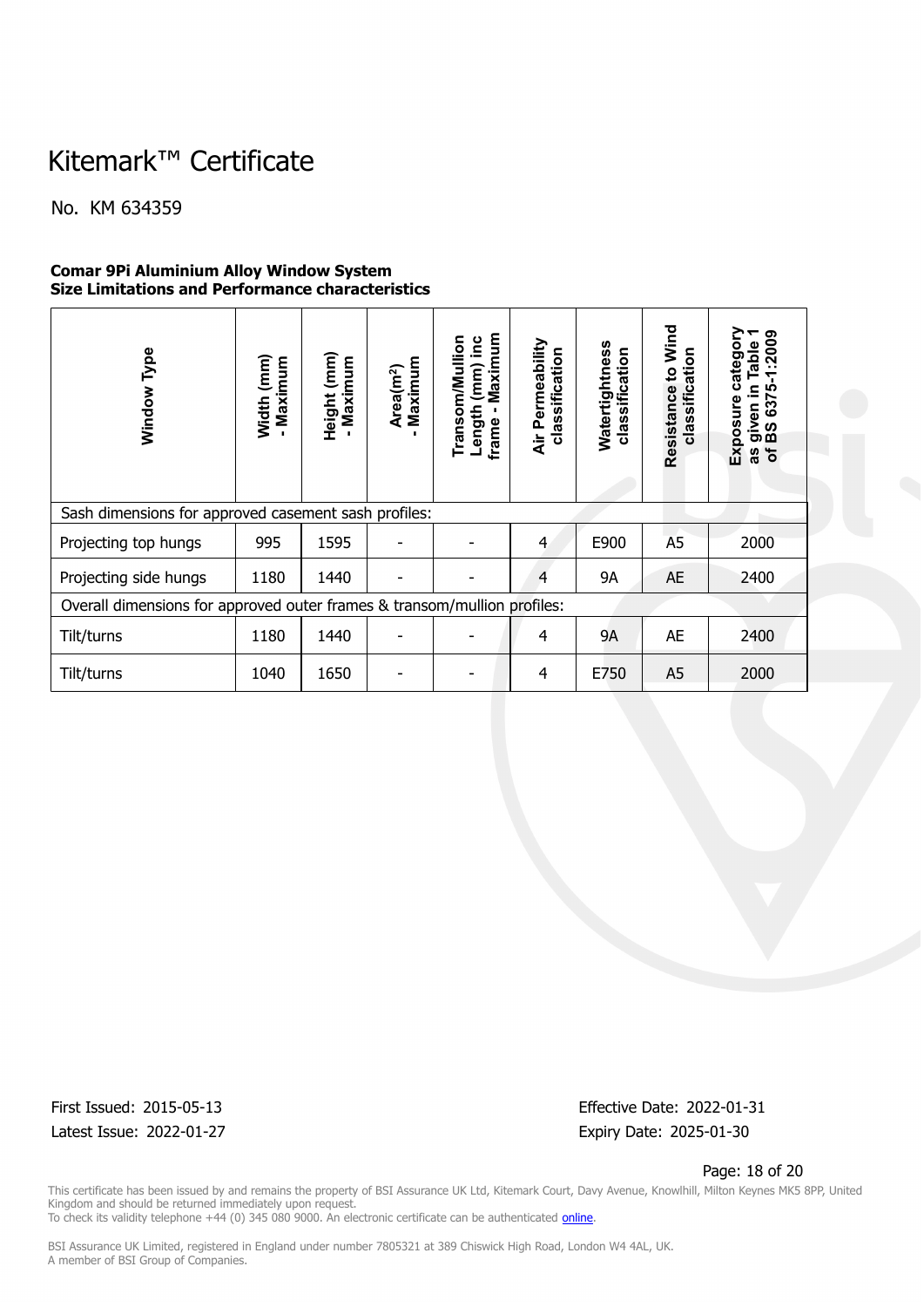No. KM 634359

### **BS 4873:2016 / PAS 24:2016 - Enhanced security performance requirements for window assemblies.**

This Certificate covers the fabrication of windows from the range of profiles and components supplied by The Parkside Group Ltd under Certificate Number KM 578159.

| System(s):                              | <b>Comar 10 Passivhaus Tilt/Turn Aluminium Alloy Window System</b>                                                                                                        |
|-----------------------------------------|---------------------------------------------------------------------------------------------------------------------------------------------------------------------------|
|                                         |                                                                                                                                                                           |
| <b>Fabrication and</b><br>Installation: | Fabricated and installed in accordance with the latest issue(s) of the following<br>Comar Architectural Aluminium Systems controlled documentation:                       |
|                                         | Comar 10 Passivhaus Tilt/Turn Window System Technical Manual                                                                                                              |
|                                         | Comar 10 Passivhaus Tilt/Turn Enhanced Security Document                                                                                                                  |
| <b>System description:</b>              | The windows are internally glazed only, double or triple glazed, using Siegenia<br>Concealed Hinge Tilt Turn Titan AF / PW001-PW077 and Comar Tilt Turn Locking<br>Handle |
| <b>Ventilation:</b>                     | None                                                                                                                                                                      |
| <b>Window Types:</b>                    | Tilt/turn windows                                                                                                                                                         |

Latest Issue: 2022-01-27 Expiry Date: 2025-01-30

First Issued: 2015-05-13 Effective Date: 2022-01-31

#### Page: 19 of 20

This certificate has been issued by and remains the property of BSI Assurance UK Ltd, Kitemark Court, Davy Avenue, Knowlhill, Milton Keynes MK5 8PP, United Kingdom and should be returned immediately upon request. To check its validity telephone +44 (0) 345 080 9000. An electronic certificate can be authenticated *[online](https://pgplus.bsigroup.com/CertificateValidation/CertificateValidator.aspx?CertificateNumber=KM+634359&ReIssueDate=27%2f01%2f2022&Template=uk)*.